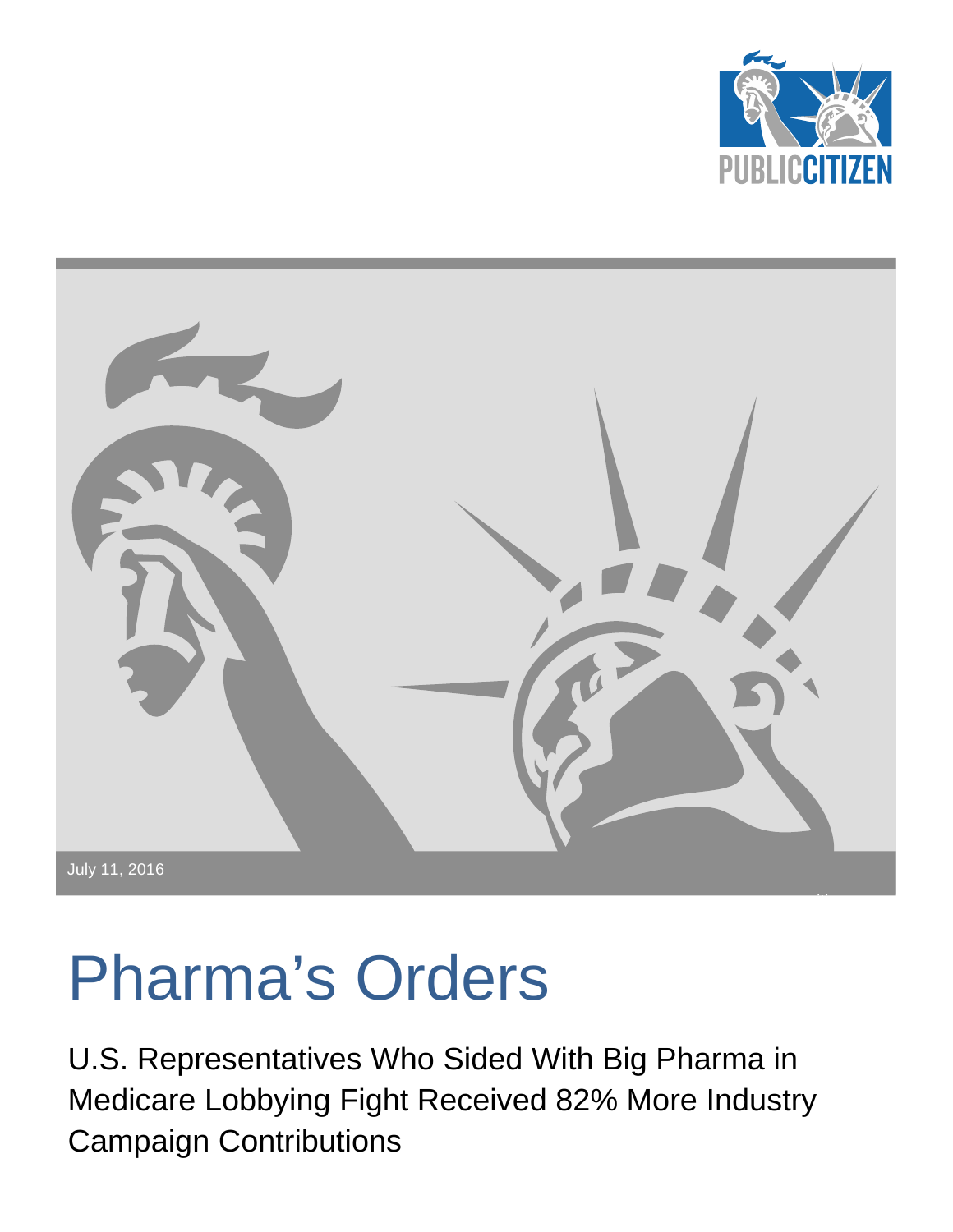#### **Acknowledgments**

This report was written by Rick Claypool, research director for Public Citizen's president's office.

#### **About Public Citizen**

Public Citizen is a national nonprofit organization with more than 400,000 members and supporters. We represent consumer interests through lobbying, litigation, administrative advocacy, research, and public education on a broad range of issues including consumer rights in the marketplace, product safety, financial regulation, worker safety, safe and affordable health care, campaign finance reform and government ethics, fair trade, climate change, and corporate and government accountability.



[http://www.citizen.org](http://www.citizen.org/)

© 2016 Public Citizen.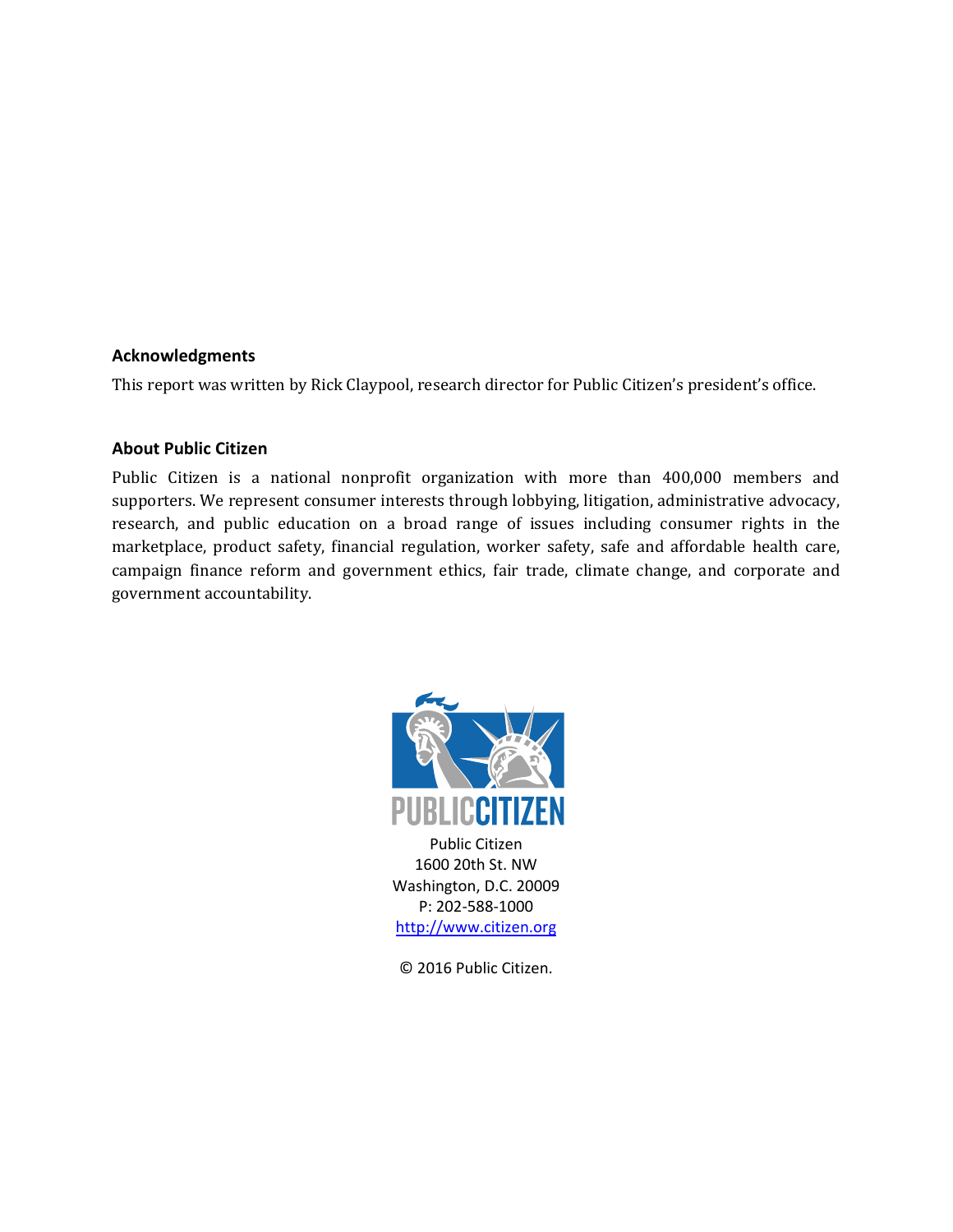## **Key Findings**

- Members of the U.S. House of Representatives so far reported a total of \$9,535,672 in contributions duri[n](#page-0-0)g the 2015-2016 election cycle from the pharmaceutical / health products industry.<sup>1</sup>
- The 310 representatives who signed either of two letters<sup>2</sup> opposing or critical of the proposed Medicare Part B demonstration project by the [Ce](#page-2-0)nters for Medicare & Medicaid Services received a combined \$7,236,806 in pharmaceutical / health products industry contributions for their 2016 campaigns, averaging \$23,344 per representative.
- The 124 rank-and-file representatives (117 Democrats, seven Republicans) who did not sign either letter received a combined \$1,585,857 in pharmaceutical / health products industry contributions for their 2016 campaigns, averaging \$12,789 per representative.<sup>[3](#page-2-1)</sup>
- **On average, signers received 82% more in 2016 contributions from the pharmaceutical / health products industry than rank-and-file non-signers.**
- The 244 representatives who signed the mostly Republican letter opposing the proposal received a combined \$5,499,620 in pharmaceutical / health products industry contributions for their 2016 campaigns, averaging \$22,539 per representative.
- The 66 Democratic representatives who signed the letter critical of the proposal received a combined \$1,737,186 in pharmaceutical / health products industry contributions for their 2016 campaigns, averaging \$26,321 per representative.

<sup>&</sup>lt;sup>1</sup> Source: Public Citizen analysis of data from the Center for Responsive Politics [\(www.opensecrets.org\)](http://www.opensecrets.org/) and the Federal Election Commission (FEC). Data released by FEC on Tuesday, June 21, 2016.

<span id="page-2-2"></span><span id="page-2-0"></span><sup>2</sup> The letter signed by 240 House Republicans and four House Democrats can be found here: [http://www.citizen.org/documents/240-rs-4-ds-may-2-2016-cms-demo-letter.pdf;](http://www.citizen.org/documents/240-rs-4-ds-may-2-2016-cms-demo-letter.pdf) the letter signed by 66 House Democrats can be found here: [http://www.citizen.org/documents/66-ds-may-16-2016-cms-demo](http://www.citizen.org/documents/66-ds-may-16-2016-cms-demo-letter.pdf)[letter.pdf.](http://www.citizen.org/documents/66-ds-may-16-2016-cms-demo-letter.pdf)

<span id="page-2-1"></span><sup>&</sup>lt;sup>3</sup> Because this analysis highlights lobby letter signers, it excludes congressional leadership (House Speaker John Boehner, House Speaker Paul Ryan, Majority Leader Kevin McCarthy and Minority Leader Nancy Pelosi), who do not typically sign lobby letters. Congressional leaders also typically receive the largest industry campaign contributions. For contribution amounts to these and the full House of Representatives, see Appendix.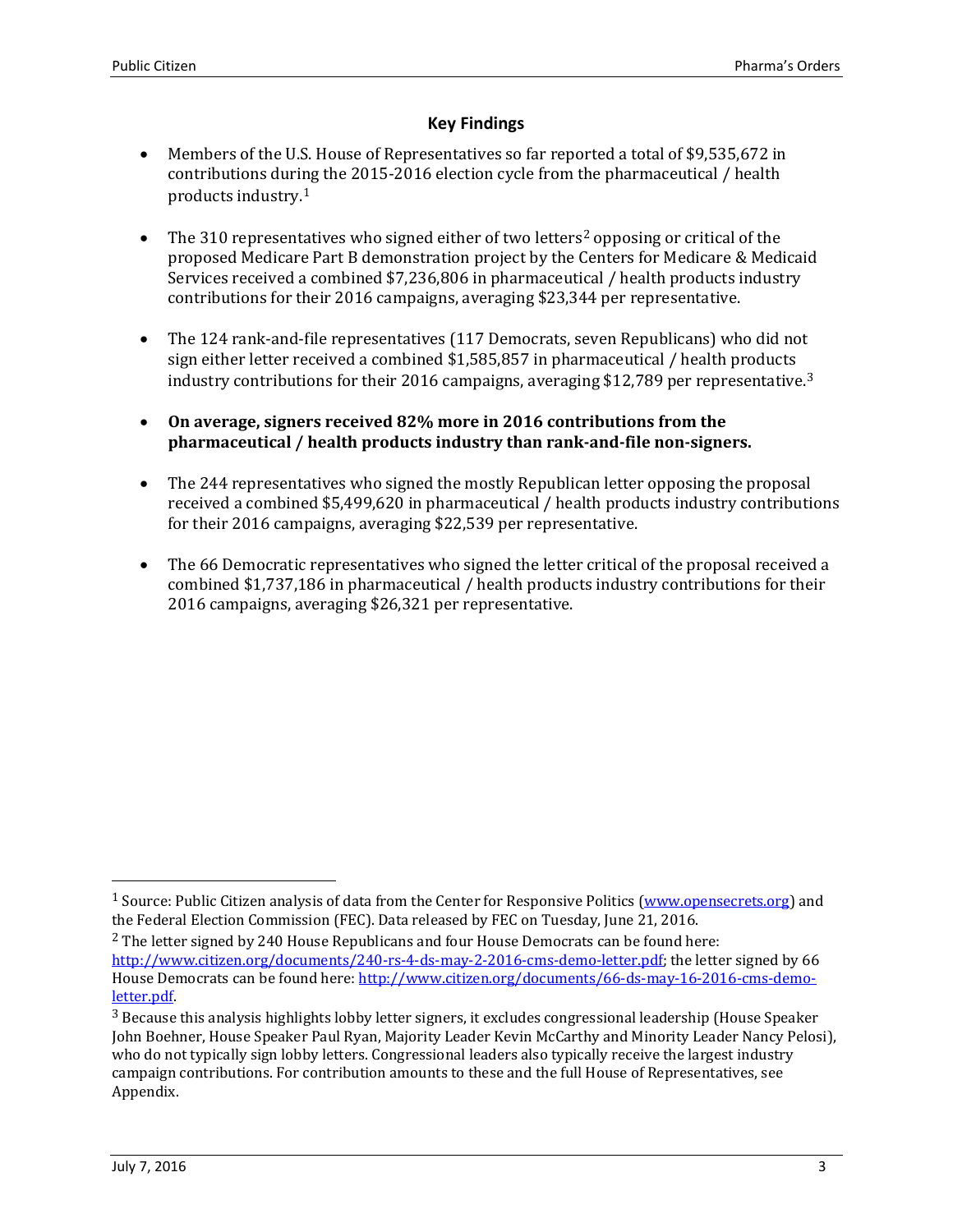

**Figure 1: U.S. representatives who signed letters oppositional or critical of the Medicare Part B demonstration project by party.**

**Figure 2: Total contributions to U.S. representatives' 2016 campaigns from pharmaceutical / health products industry, divided between letter signers and non-signers.** 

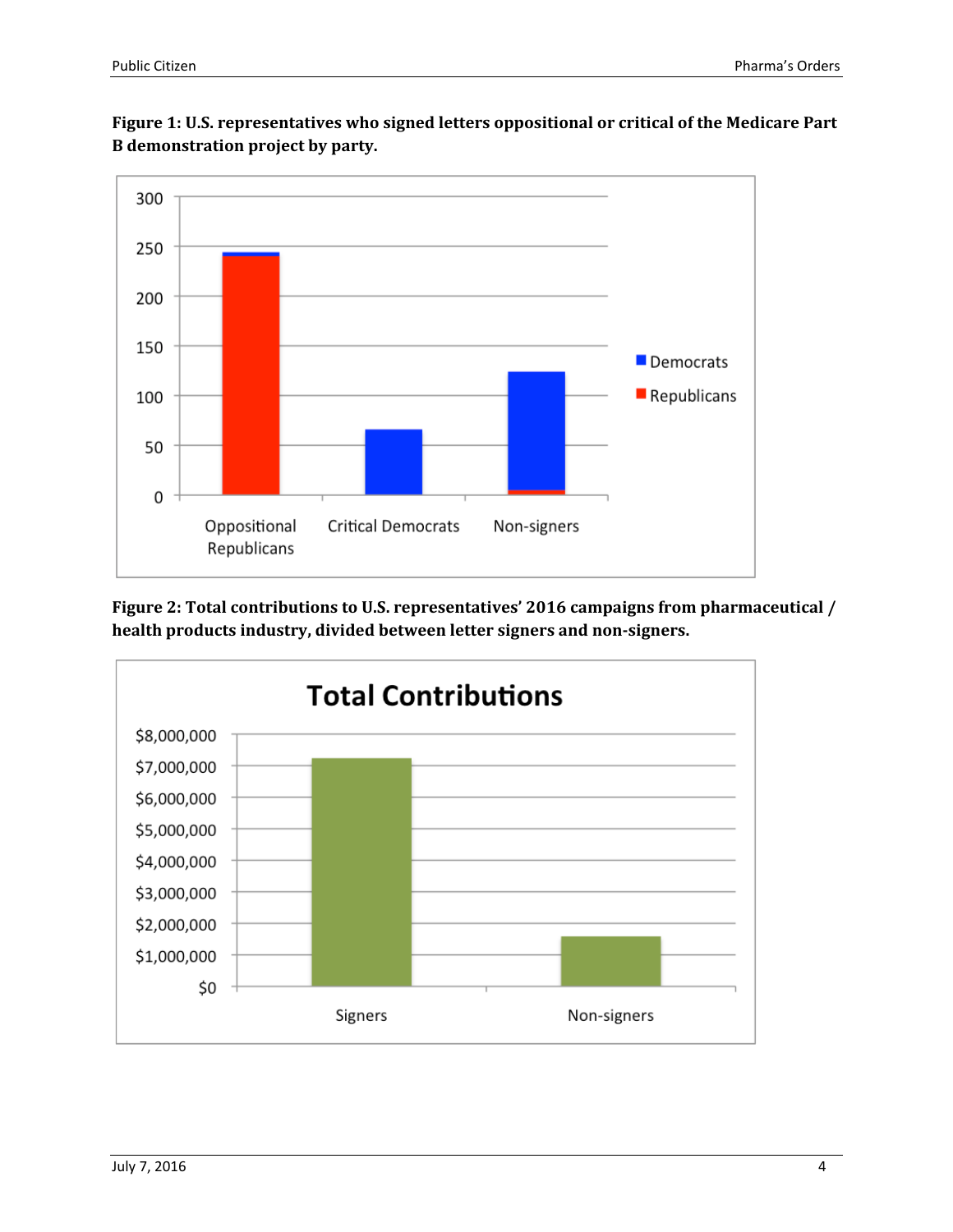

**Figure 3: Average contributions to U.S. representatives' 2016 campaigns from pharmaceutical / health products industry, divided between letter signers and non-signers.**

### **Background**

The Centers for Medicare & Medicaid Services (CMS) proposed on March 11 a Medicare Part B demonstration project intended to save costs to taxpayers and patients. According to the agency, Part B drug spending has doubled in recent years, from \$11 billion in 2007 to \$22 billion in 2015.<sup>4</sup> Under current CMS reimbursement methods, a doctor who administers drugs in-office (such as f[or](#page-2-2) treatments for certain cancers, rheumatism or glaucoma) will be reimbursed the average price of a drug plus six percent. The proposed project would study the effect of modifying reimbursement methods in a manner intended to decrease physicians' incentive to administer the costliest treatments.

The Pharmaceutical Research and Manufacturers of Amer[ic](#page-4-0)a (PhRMA), the indus[tr](#page-4-1)y trade group that has in 2016 so far spent \$5,982,500 on 122 lobbyists,<sup>5</sup> opposes the proposal.<sup>6</sup>

 <sup>4</sup> Medicare Program; Part B Drug Payment Model; Proposed Rule, Centers for Medicare & Medicaid Services, Federal Register Vol. 81, No. 48 (March 11, 2016)[, https://www.regulations.gov/document?D=CMS-2016-](https://www.regulations.gov/document?D=CMS-2016-0036-0002) [0036-0002](https://www.regulations.gov/document?D=CMS-2016-0036-0002)

<span id="page-4-0"></span><sup>&</sup>lt;sup>5</sup> Source: Public Citizen analysis of data from the Center for Responsive Politics [\(www.opensecrets.org\)](http://www.opensecrets.org/) and the Senate Office of Public Records. Data date: June 6, 2016, via <http://www.opensecrets.org/lobby/clientsum.php?id=D000000504&year=2016>

<span id="page-4-1"></span><sup>6</sup> See PhRMA release, "CMS's Part B Experiment Lacks Essential Patient Protections," <http://www.phrma.org/sites/default/files/pdf/cms-part-b-experiment.pdf>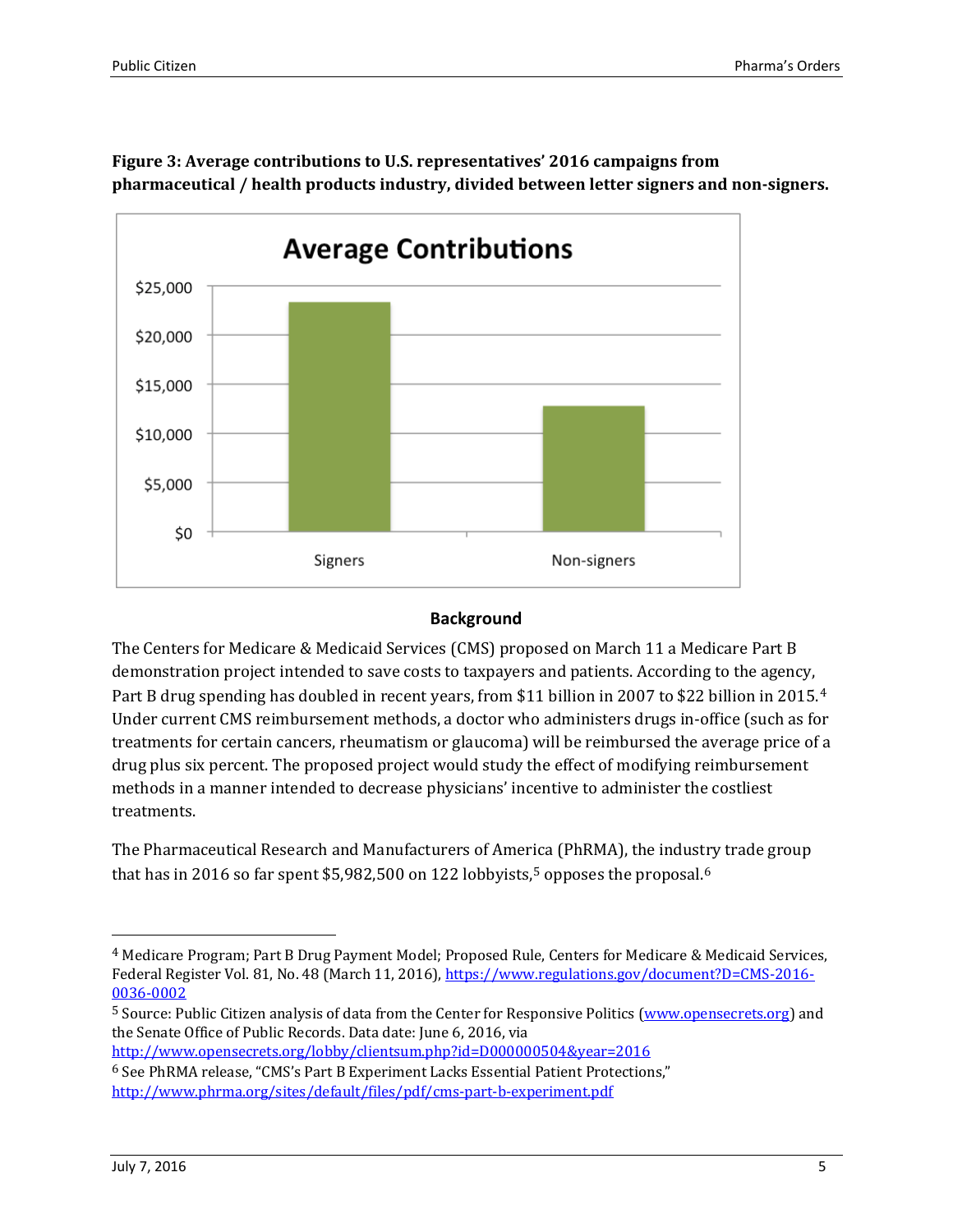On May 2, a letter opposing the demonstration project was signed by 244 members of Congress (240 Republican representatives and four Democratic representatives) and sent to Andy Slavitt, the acting administrator of CMS. The letter expresses "deep concerns" and urges CMS to withdraw the proposal. Public Citizen obtained a draft letter dated May 16 that is critical of the demonstration project and was signed by 66 different members of Congress, all Democrats. The letter expresses support for the proposal's goals but raises "important questions that CMS should resolve before finalizing the parameters of the demonstration" and notes that the proposal has advanced with "no input from the Congress."

#### **Appendix:**

## **Members of Congress and contributions from pharmaceutical / health products industry to 2016 campaigns, arranged by letter and by contribution amount in descending order:**

(Source: Public Citizen analysis of data from the Center for Responsive Politics [\(www.opensecrets.org\)](http://www.opensecrets.org/) and the Federal Election Commission (FEC). Data released by FEC on Tuesday, June 21, 2016.)

| <b>U.S. Representatives Who Signed</b><br>the Republican Letter | 2016 Pharmaceutical /<br><b>Health Products</b><br><b>Industry Contributions</b> |
|-----------------------------------------------------------------|----------------------------------------------------------------------------------|
| Shimkus, John M (R-IL)                                          | \$220,490                                                                        |
| Brady, Kevin (R-TX)                                             | \$202,751                                                                        |
| Paulsen, Erik (R-MN)                                            | \$183,650                                                                        |
| Upton, Fred (R-MI)                                              | \$164,350                                                                        |
| Ellmers, Renee (R-NC)                                           | \$141,949                                                                        |
| Guthrie, Brett (R-KY)                                           | \$137,449                                                                        |
| Lance, Leonard (R-NJ)                                           | \$134,100                                                                        |
| Tiberi, Patrick J (R-OH)                                        | \$121,400                                                                        |
| Walden, Greg (R-OR)                                             | \$120,250                                                                        |
| Blackburn, Marsha (R-TN)                                        | \$113,585                                                                        |
| Brooks, Susan (R-IN)                                            | \$108,450                                                                        |
| Meehan, Patrick (R-PA)                                          | \$108,410                                                                        |
| Dold, Bob (R-IL)                                                | \$107,150                                                                        |
| Scalise, Steve (R-LA)                                           | \$102,300                                                                        |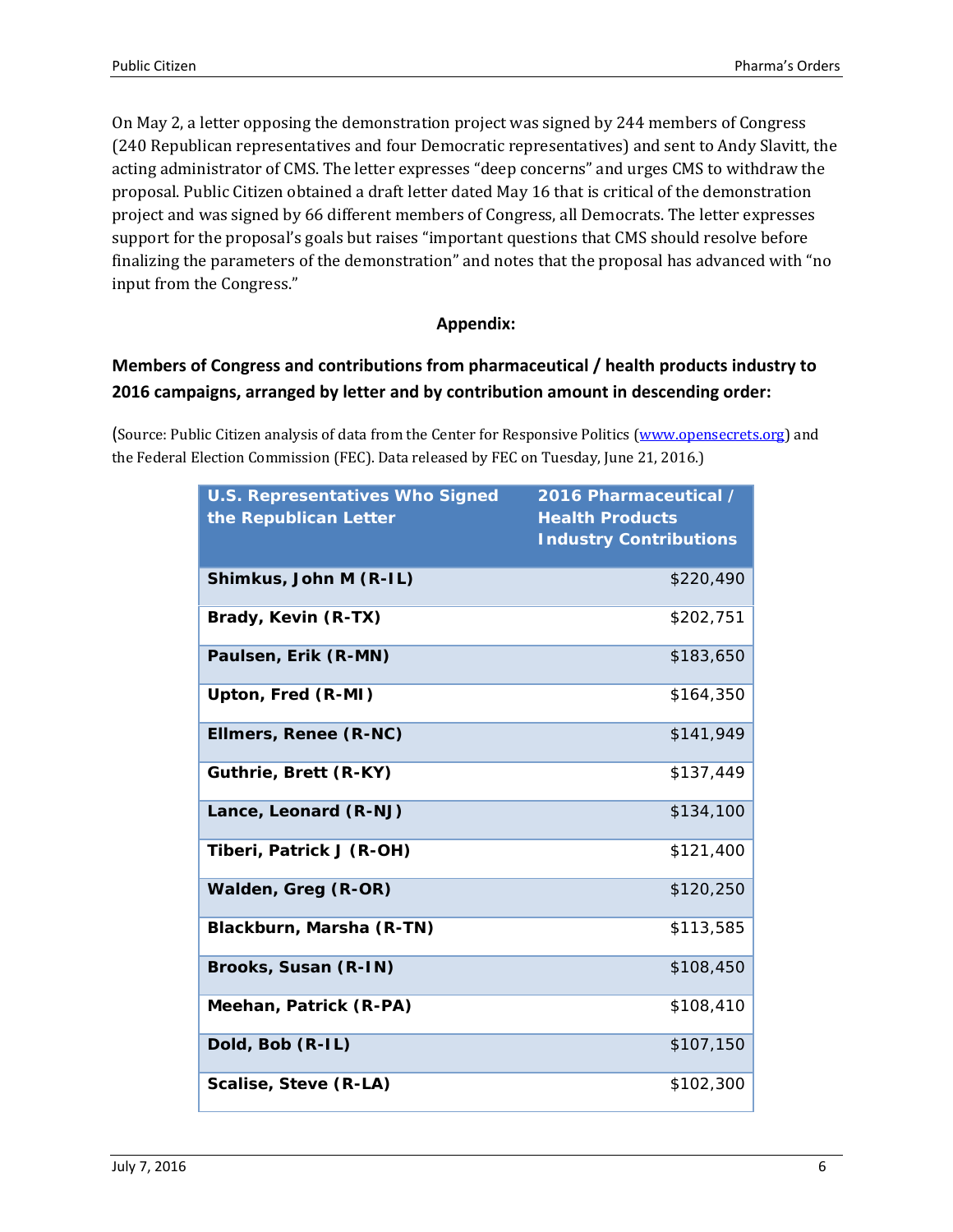| Costello, Ryan (R-PA)          | \$101,150 |
|--------------------------------|-----------|
| Walters, Mimi (R-CA)           | \$88,150  |
| Price, Tom (R-GA)              | \$85,950  |
| Roskam, Peter (R-IL)           | \$85,050  |
| Frelinghuysen, Rodney (R-NJ)   | \$83,900  |
| Bucshon, Larry (R-IN)          | \$78,100  |
| Pitts, Joe (R-PA)              | \$75,000  |
| Burgess, Michael (R-TX)        | \$73,700  |
| Chaffetz, Jason (R-UT)         | \$70,750  |
| Murphy, Tim (R-PA)             | \$69,500  |
| Young, Todd (R-IN)             | \$68,550  |
| Boustany, Charles Jr (R-LA)    | \$67,799  |
| Dent, Charlie (R-PA)           | \$64,000  |
| Marino, Tom (R-PA)             | \$63,500  |
| Stivers, Steve (R-OH)          | \$62,900  |
| Holding, George (R-NC)         | \$62,000  |
| McHenry, Patrick (R-NC)        | \$59,000  |
| McMorris Rodgers, Cathy (R-WA) | \$58,650  |
| Nunes, Devin (R-CA)            | \$58,000  |
| Long, Billy (R-MO)             | \$57,250  |
| Renacci, Jim (R-OH)            | \$56,900  |
| Collins, Chris (R-NY)          | \$56,805  |
| Bilirakis, Gus (R-FL)          | \$54,500  |
| Reed, Tom (R-NY)               | \$53,750  |
| Black, Diane (R-TN)            | \$53,299  |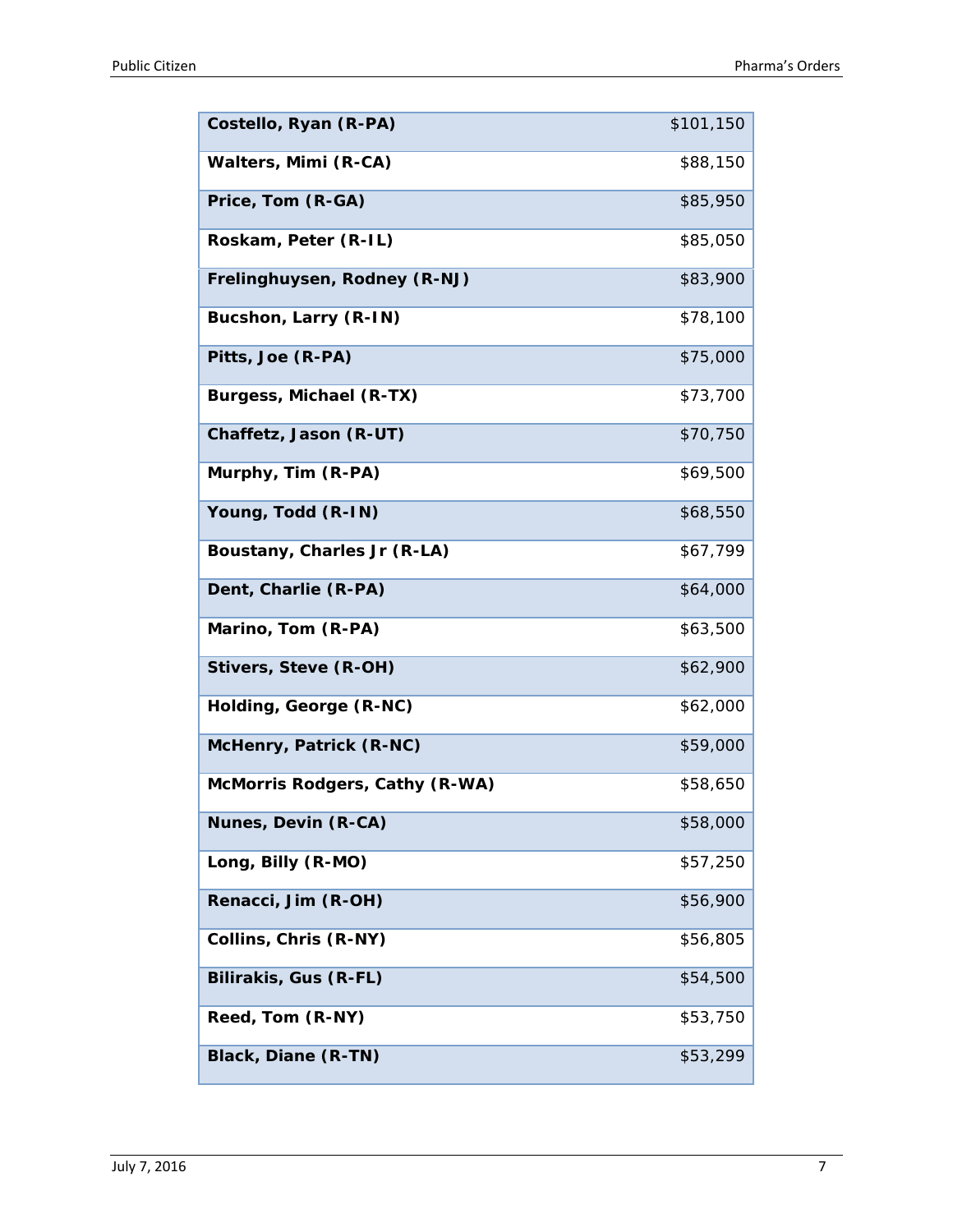| Buchanan, Vernon (R-FL)  | \$49,000 |
|--------------------------|----------|
| Wagner, Ann L (R-MO)     | \$47,900 |
| Hudson, Richard (R-NC)   | \$46,500 |
| Kelly, Mike (R-PA)       | \$44,000 |
| Jenkins, Lynn (R-KS)     | \$41,902 |
| Johnson, Bill (R-OH)     | \$41,850 |
| Valadao, David (R-CA)    | \$39,500 |
| Pompeo, Mike (R-KS)      | \$35,000 |
| Flores, Bill (R-TX)      | \$34,000 |
| Messer, Luke (R-IN)      | \$33,650 |
| Kinzinger, Adam (R-IL)   | \$31,500 |
| Love, Mia (R-UT)         | \$31,000 |
| Sinema, Kyrsten (D-AZ)   | \$30,750 |
| Stewart, Chris (R-UT)    | \$28,300 |
| Mullin, Markwayne (R-OK) | \$28,250 |
| Olson, Pete (R-TX)       | \$27,500 |
| Whitfield, Ed (R-KY)     | \$27,500 |
| Walorski, Jackie (R-IN)  | \$27,000 |
| Latta, Robert E (R-OH)   | \$26,750 |
| Cole, Tom (R-OK)         | \$26,000 |
| Goodlatte, Bob (R-VA)    | \$26,000 |
| Joyce, David P (R-OH)    | \$25,900 |
| Yoder, Kevin (R-KS)      | \$24,500 |
| Noem, Kristi (R-SD)      | \$24,000 |
| Sessions, Pete (R-TX)    | \$24,000 |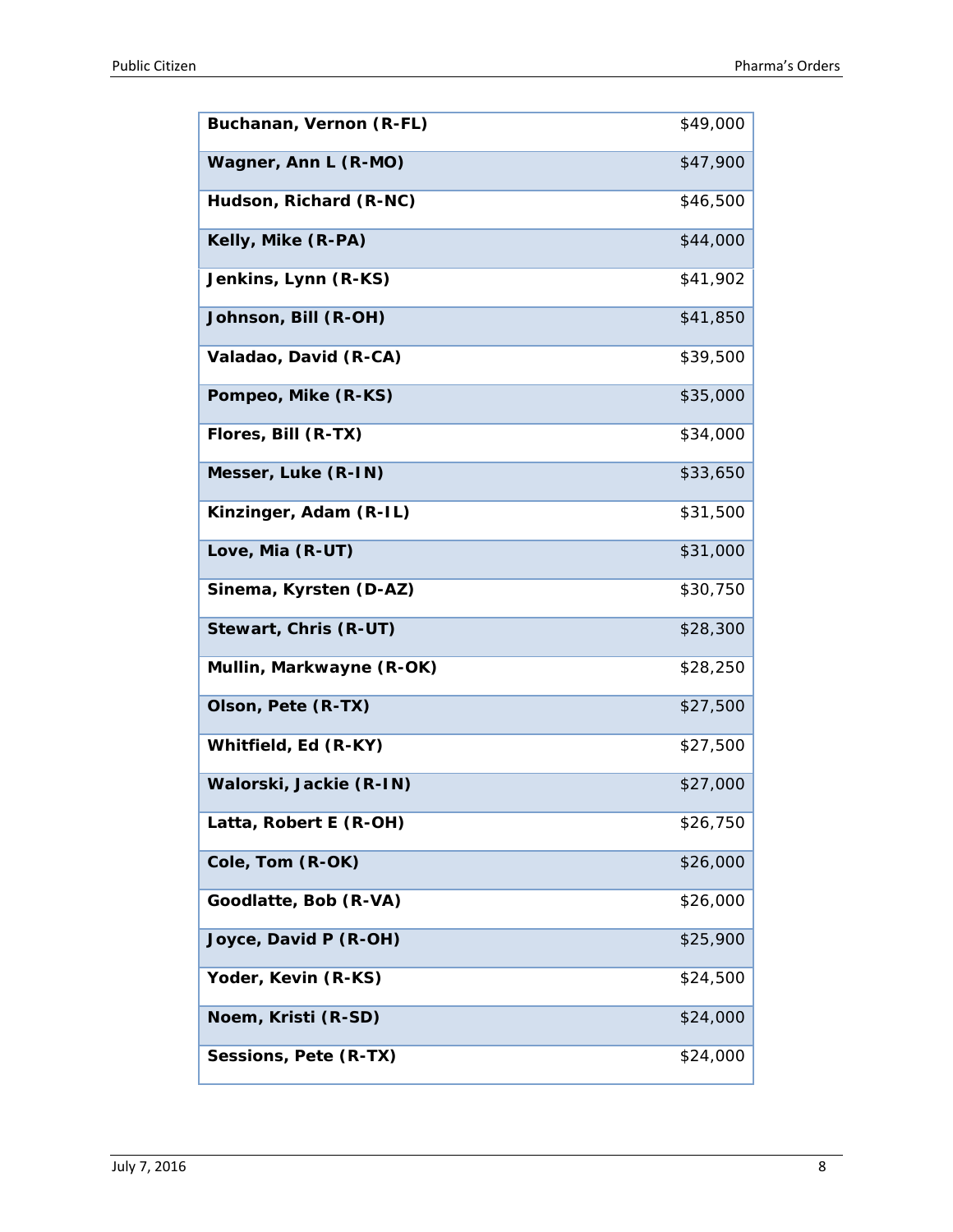| Barton, Joe (R-TX)        | \$23,000 |
|---------------------------|----------|
| Smith, Jason (R-MO)       | \$22,000 |
| Denham, Jeff (R-CA)       | \$21,000 |
| Royce, Ed (R-CA)          | \$20,946 |
| Fleischmann, Chuck (R-TN) | \$20,900 |
| Davis, Rodney (R-IL)      | \$20,500 |
| Issa, Darrell (R-CA)      | \$20,350 |
| Wenstrup, Brad (R-OH)     | \$19,500 |
| DeSantis, Ron (R-FL)      | \$18,100 |
| Blum, Rod (R-IA)          | \$17,550 |
| Aderholt, Robert B (R-AL) | \$17,500 |
| MacArthur, Thomas (R-NJ)  | \$17,500 |
| Rouzer, David (R-NC)      | \$17,500 |
| McSally, Martha (R-AZ)    | \$17,000 |
| Schweikert, David (R-AZ)  | \$16,750 |
| Carter, Buddy (R-GA)      | \$16,700 |
| McKinley, David (R-WV)    | \$16,500 |
| Fleming, John (R-LA)      | \$16,475 |
| Griffith, Morgan (R-VA)   | \$16,000 |
| Stefanik, Elise (R-NY)    | \$15,870 |
| Barr, Andy (R-KY)         | \$15,750 |
| Heck, Joe (R-NV)          | \$15,500 |
| Emmer, Tom (R-MN)         | \$14,900 |
| Graves, Sam (R-MO)        | \$14,500 |
| Johnson, Sam (R-TX)       | \$14,500 |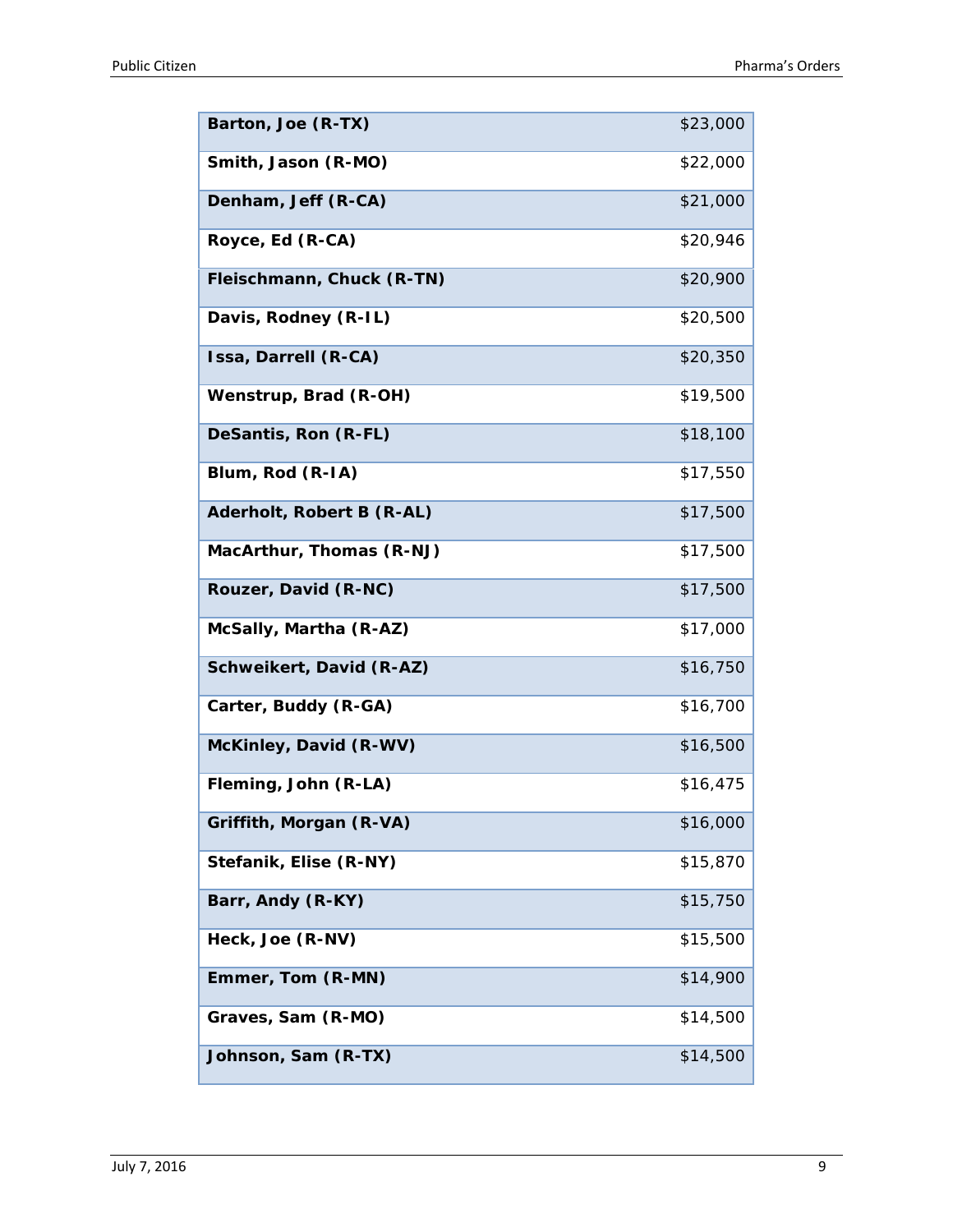| Reichert, Dave (R-WA)     | \$14,500 |
|---------------------------|----------|
| Bishop, Mike (R-MI)       | \$14,000 |
| Duffy, Sean P (R-WI)      | \$14,000 |
| Kline, John (R-MN)        | \$13,900 |
| Womack, Steve (R-AR)      | \$13,750 |
| Katko, John (R-NY)        | \$13,045 |
| Cramer, Kevin (R-ND)      | \$13,000 |
| Meadows, Mark R (R-NC)    | \$12,881 |
| Foxx, Virginia (R-NC)     | \$12,500 |
| Rokita, Todd (R-IN)       | \$11,500 |
| Collins, Doug (R-GA)      | \$11,000 |
| Harris, Andy (R-MD)       | \$11,000 |
| Thompson, Glenn (R-PA)    | \$11,000 |
| Hultgren, Randy (R-IL)    | \$10,500 |
| Smith, Lamar (R-TX)       | \$10,500 |
| Barletta, Lou (R-PA)      | \$10,000 |
| Roby, Martha (R-AL)       | \$10,000 |
| Rothfus, Keith J (R-PA)   | \$9,700  |
| Crenshaw, Ander (R-FL)    | \$9,500  |
| Salmon, Matt (R-AZ)       | \$9,500  |
| LaHood, Darin (R-IL)      | \$9,100  |
| Diaz-Balart, Mario (R-FL) | \$9,000  |
| Knight, Steve (R-CA)      | \$9,000  |
| Poliquin, Bruce (R-ME)    | \$8,700  |
| Benishek, Dan (R-MI)      | \$8,500  |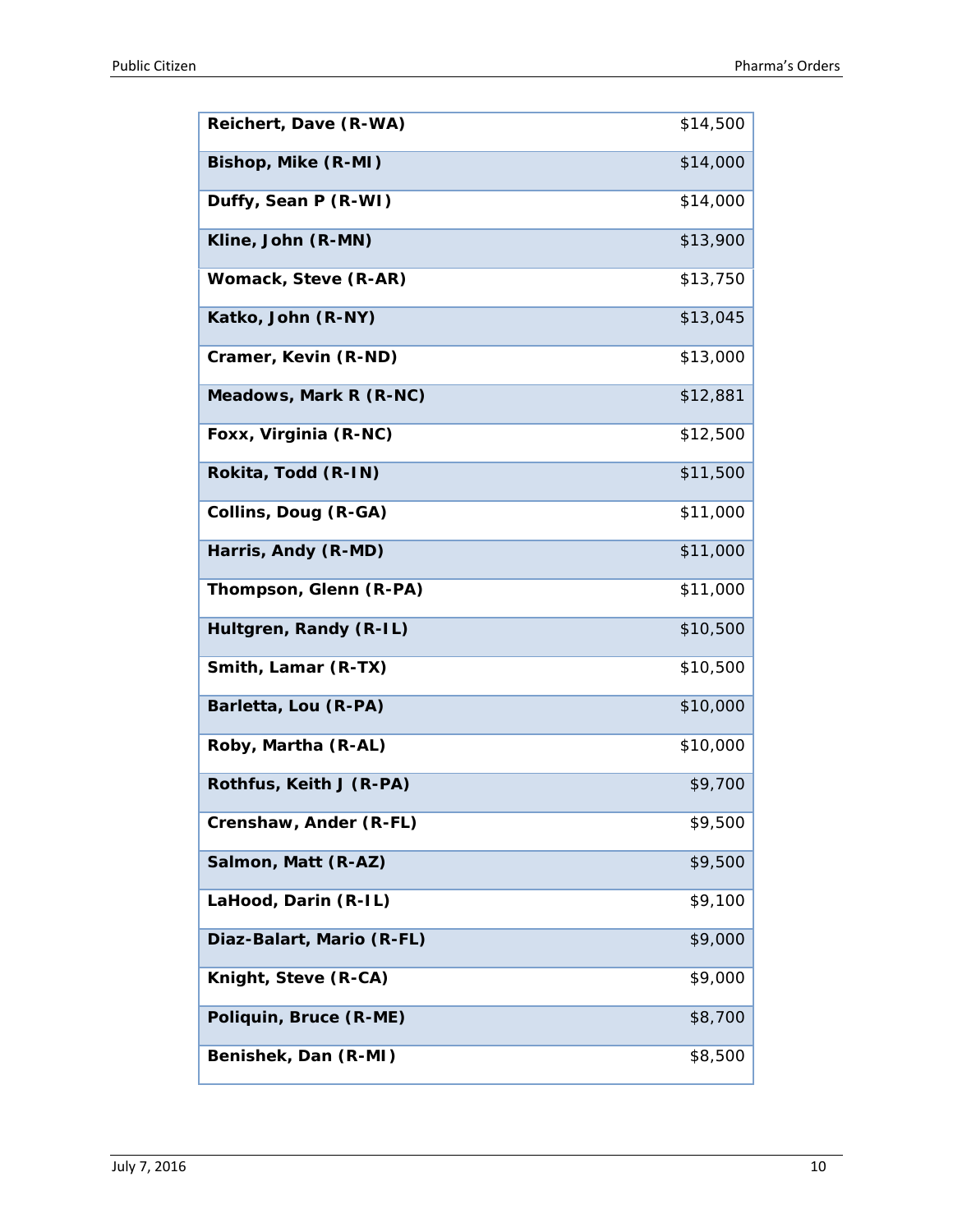| Ribble, Reid (R-WI)         | \$8,500 |
|-----------------------------|---------|
| Walker, Mark (R-NC)         | \$8,500 |
| Marchant, Kenny (R-TX)      | \$8,200 |
| Bost, Mike (R-IL)           | \$8,000 |
| Curbelo, Carlos (R-FL)      | \$8,000 |
| Jenkins, Evan (R-WV)        | \$8,000 |
| Smith, Adrian (R-NE)        | \$8,000 |
| Hurt, Robert (R-VA)         | \$7,500 |
| Luetkemeyer, Blaine (R-MO)  | \$7,500 |
| Young, David (R-IA)         | \$7,250 |
| Fincher, Steve (R-TN)       | \$7,000 |
| Hill, French (R-AR)         | \$7,000 |
| Loudermilk, Barry (R-GA)    | \$7,000 |
| Gibbs, Bob (R-OH)           | \$6,500 |
| Hurd, Will (R-TX)           | \$6,450 |
| Comstock, Barbara (R-VA)    | \$6,000 |
| Hartzler, Vicky (R-MO)      | \$6,000 |
| Ruppersberger, Dutch (D-MD) | \$6,000 |
| Zeldin, Lee (R-NY)          | \$5,750 |
| Bishop, Rob (R-UT)          | \$5,500 |
| Donovan, Dan (R-NY)         | \$5,500 |
| LoBiondo, Frank A (R-NJ)    | \$5,500 |
| Smith, Chris (R-NJ)         | \$5,400 |
| Huizenga, Bill (R-MI)       | \$5,200 |
| Graves, Garret (R-LA)       | \$5,000 |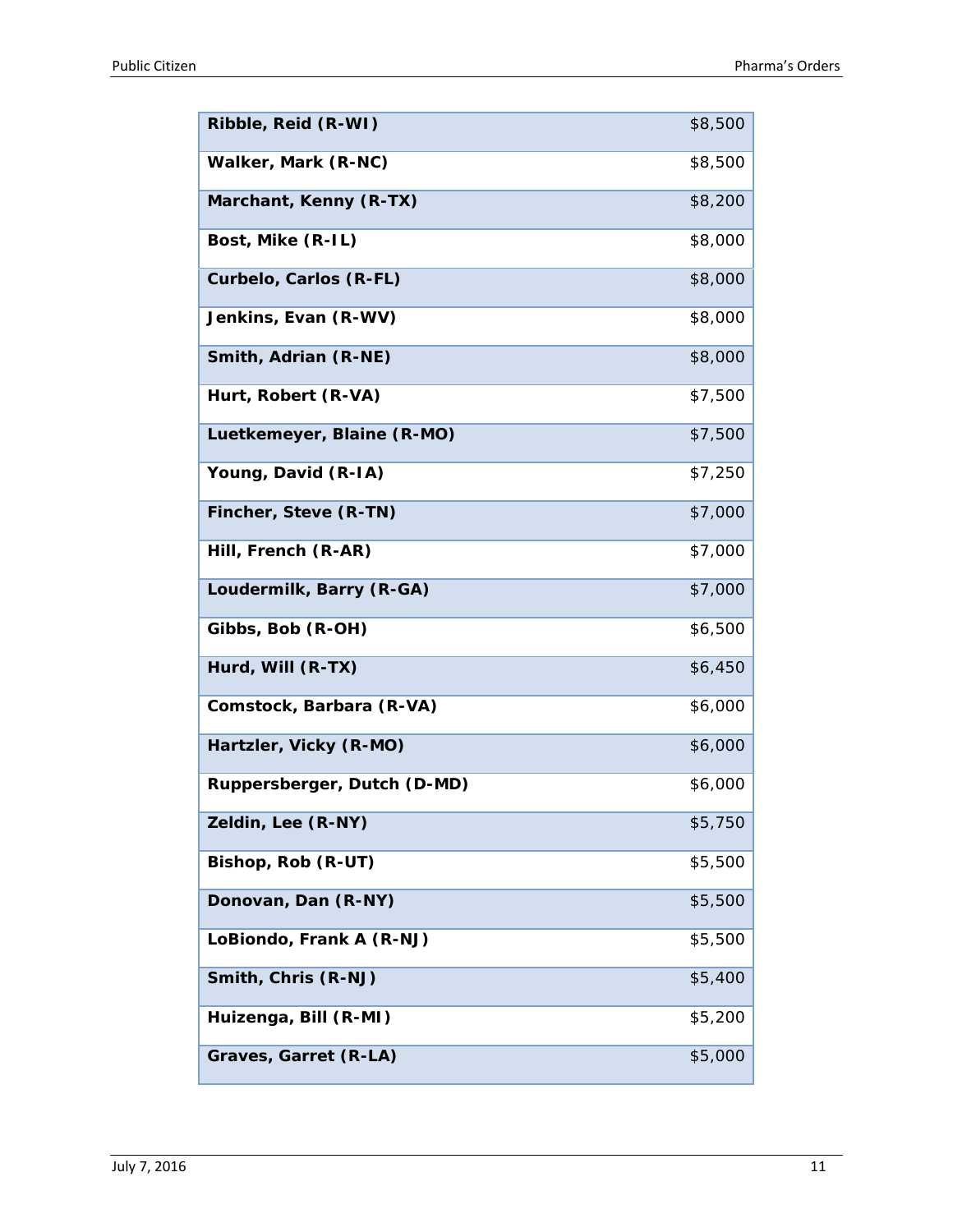| Massie, Thomas (R-KY)      | \$5,000 |
|----------------------------|---------|
| Thornberry, Mac (R-TX)     | \$5,000 |
| Jordan, Jim (R-OH)         | \$4,500 |
| Mooney, Alex (R-WV)        | \$4,500 |
| Hunter, Duncan D (R-CA)    | \$4,250 |
| Garrett, Scott (R-NJ)      | \$4,200 |
| Carter, John (R-TX)        | \$4,000 |
| Hensarling, Jeb (R-TX)     | \$4,000 |
| Mulvaney, Mick (R-SC)      | \$4,000 |
| Ratcliffe, John Lee (R-TX) | \$4,000 |
| Titus, Dina (D-NV)         | \$4,000 |
| Allen, Richard W (R-GA)    | \$3,750 |
| Zinke, Ryan K (R-MT)       | \$3,700 |
| Calvert, Ken (R-CA)        | \$3,500 |
| Fortenberry, Jeff (R-NE)   | \$3,500 |
| Harper, Gregg (R-MS)       | \$3,500 |
| Walberg, Tim (R-MI)        | \$3,500 |
| Byrne, Bradley (R-AL)      | \$3,000 |
| Coffman, Mike (R-CO)       | \$3,000 |
| Culberson, John (R-TX)     | \$3,000 |
| Shuster, Bill (R-PA)       | \$3,000 |
| Trott, Dave (R-MI)         | \$3,000 |
| Duncan, Jeff (R-SC)        | \$2,764 |
| Williams, Roger (R-TX)     | \$2,700 |
| Brooks, Mo (R-AL)          | \$2,500 |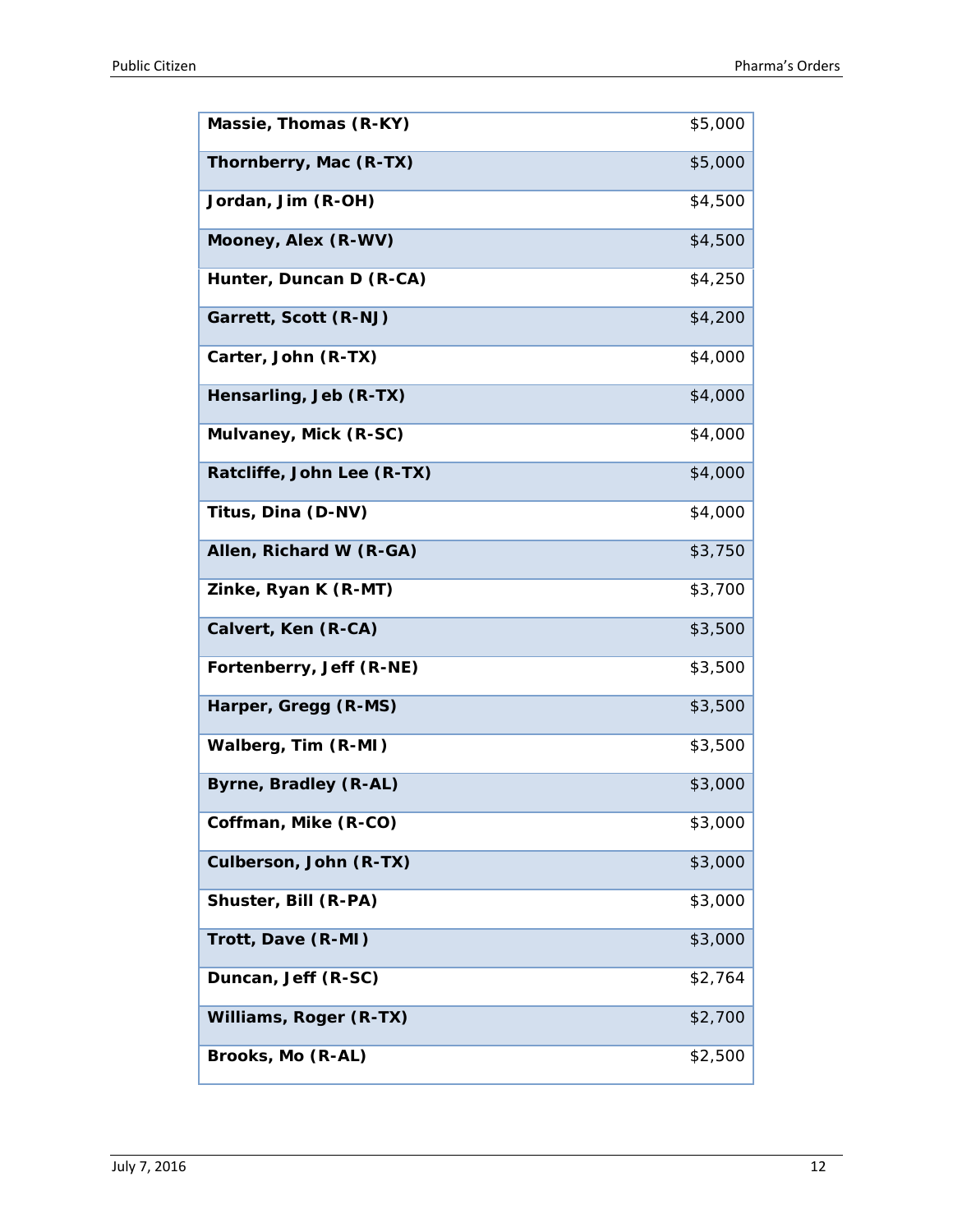| Gosar, Paul (R-AZ)        | \$2,500 |
|---------------------------|---------|
| Perry, Scott (R-PA)       | \$2,500 |
| Rogers, Hal (R-KY)        | \$2,500 |
| Simpson, Mike (R-ID)      | \$2,500 |
| Turner, Michael R (R-OH)  | \$2,500 |
| Jones, Walter B Jr (R-NC) | \$2,200 |
| Buck, Kenneth R (R-CO)    | \$2,000 |
| Conaway, Mike (R-TX)      | \$2,000 |
| Labrador, Raul (R-ID)     | \$2,000 |
| Miller, Jeff (R-FL)       | \$2,000 |
| Wittman, Rob (R-VA)       | \$2,000 |
| Grothman, Glenn S (R-WI)  | \$1,500 |
| Abraham, Ralph (R-LA)     | \$1,000 |
| Amodei, Mark (R-NV)       | \$1,000 |
| Chabot, Steve (R-OH)      | \$1,000 |
| Gowdy, Trey (R-SC)        | \$1,000 |
| Graves, Tom (R-GA)        | \$1,000 |
| Jolly, David (R-FL)       | \$1,000 |
| Lucas, Frank D (R-OK)     | \$1,000 |
| McClintock, Tom (R-CA)    | \$1,000 |
| Palmer, Gary (R-AL)       | \$1,000 |
| Poe, Ted (R-TX)           | \$1,000 |
| Rogers, Mike D (R-AL)     | \$1,000 |
| Rooney, Tom (R-FL)        | \$1,000 |
| Ross, Dennis (R-FL)       | \$1,000 |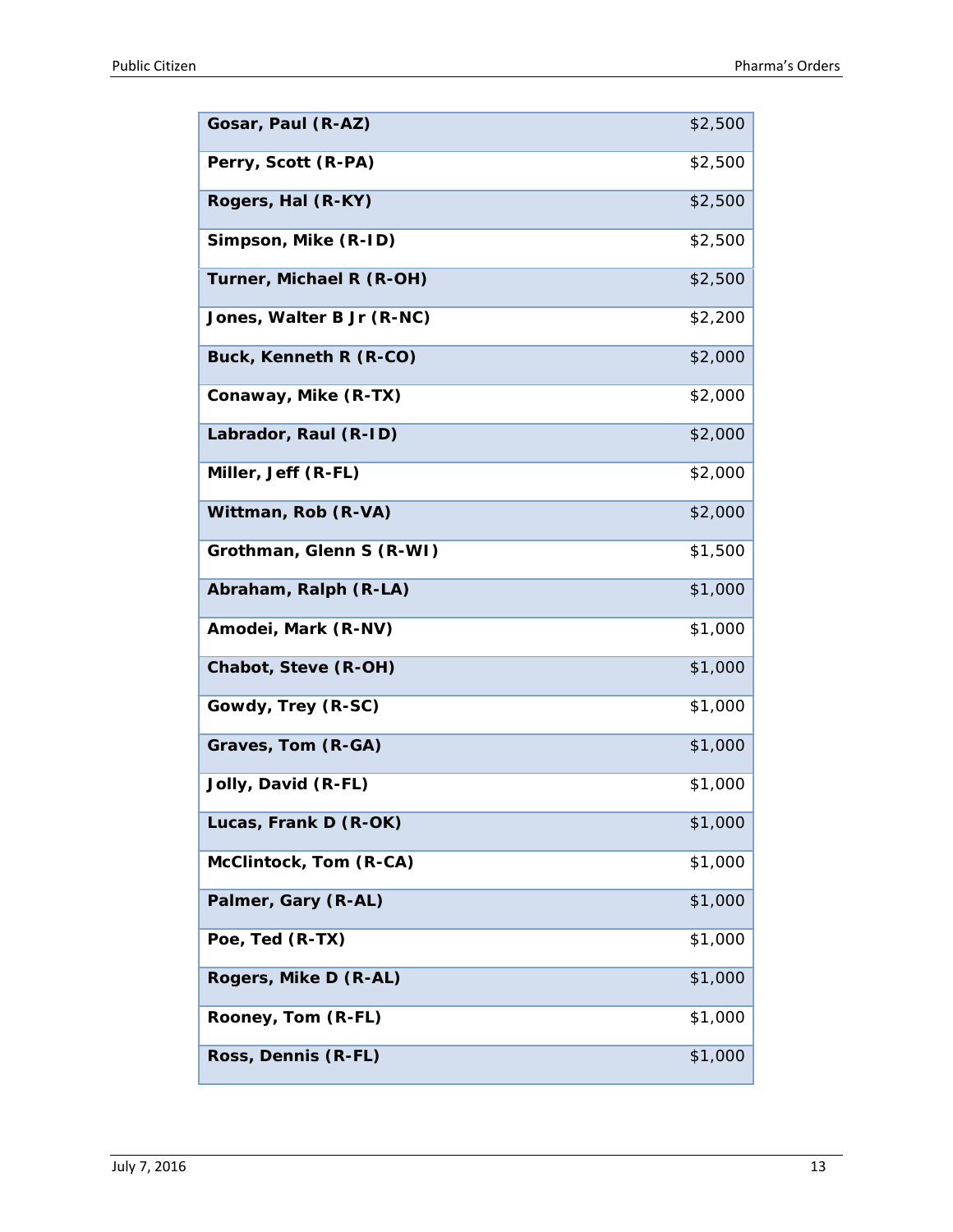| Scott, Austin (R-GA)             | \$1,000      |
|----------------------------------|--------------|
| Sensenbrenner, F James Jr (R-WI) | \$1,000      |
| Wilson, Joe (R-SC)               | \$1,000      |
| Ros-Lehtinen, Ileana (R-FL)      | \$750        |
| Granger, Kay (R-TX)              | \$500        |
| Mica, John L (R-FL)              | \$500        |
| Nugent, Richard (R-FL)           | \$500        |
| Rice, Tom (R-SC)                 | \$500        |
| Weber, Randy (R-TX)              | \$500        |
| Wilson, Frederica (D-FL)         | \$500        |
| Yoho, Ted (R-FL)                 | \$500        |
| Ashford, Brad (D-NE)             | $\Omega$     |
| Babin, Brian (R-TX)              | 0            |
| Beutler, Jaime Herrera (R-WA)    | $\mathbf{O}$ |
| Brat, Dave (R-VA)                | 0            |
| Bridenstine, James (R-OK)        | 0            |
| Clawson, Curt (R-FL)             | 0            |
| Cook, Paul (R-CA)                | 0            |
| Crawford, Rick (R-AR)            | 0            |
| Desjarlais, Scott (R-TN)         | $\Omega$     |
| Duncan, John J Jr (R-TN)         | 0            |
| Farenthold, Blake (R-TX)         | 0            |
| Fitzpatrick, Michael G (R-PA)    | Ő            |
| Forbes, Randy (R-VA)             | 0            |
| Franks, Trent (R-AZ)             | 0            |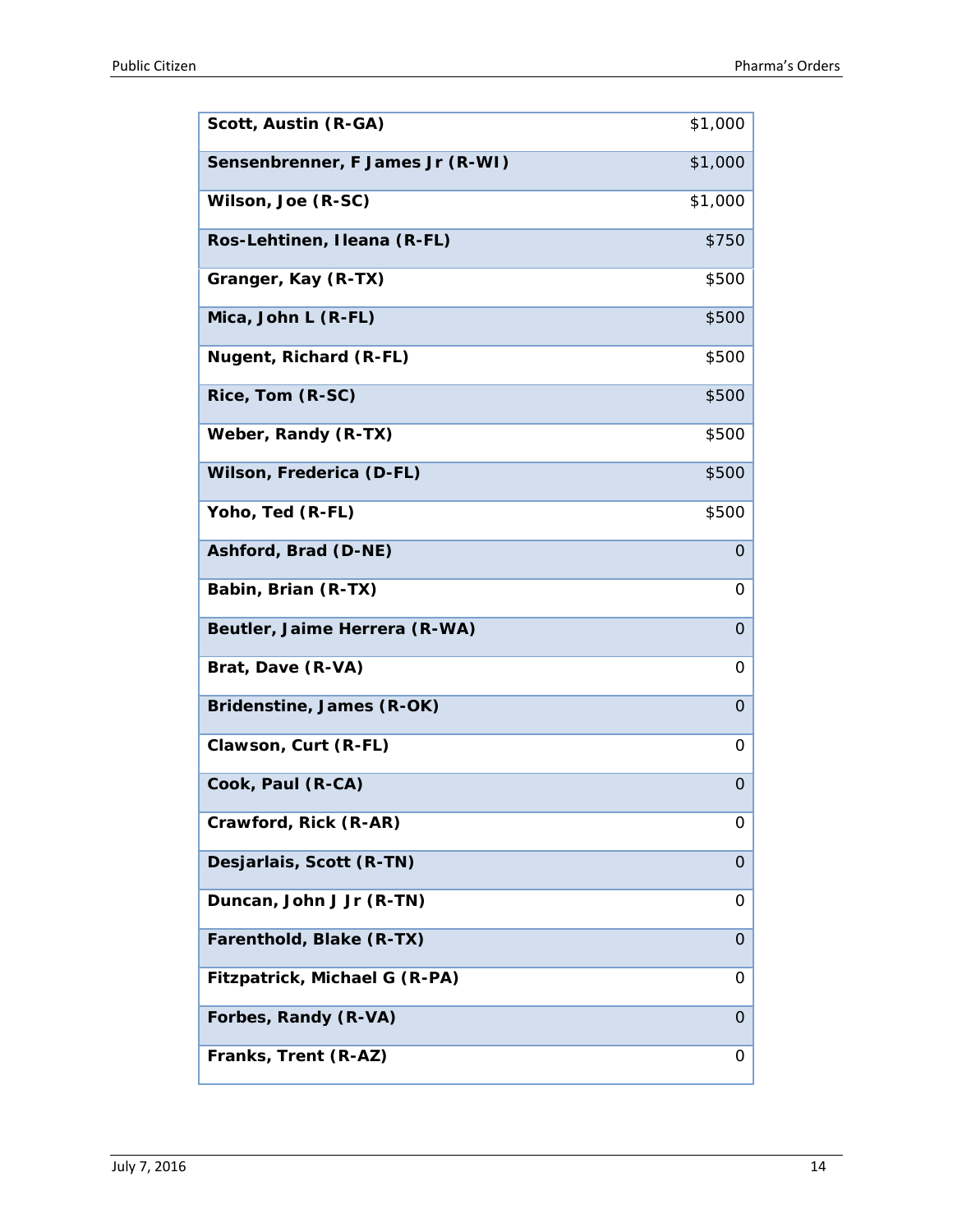| Gibson, Chris (R-NY)       | $\overline{O}$ |
|----------------------------|----------------|
| Gohmert, Louis B Jr (R-TX) | 0              |
| Guinta, Frank (R-NH)       | $\Omega$       |
| Hanna, Richard (R-NY)      | 0              |
| Hardy, Cresent (R-NV)      | $\Omega$       |
| Hice, Jody B (R-GA)        | 0              |
| Kelly, Trent (R-MS)        | $\overline{O}$ |
| King, Pete (R-NY)          | 0              |
| King, Steven A (R-IA)      | $\Omega$       |
| LaMalfa, Doug (R-CA)       | 0              |
| Lamborn, Douglas L (R-CO)  | $\Omega$       |
| Lummis, Cynthia (R-WY)     | 0              |
| McCaul, Michael (R-TX)     | $\mathbf 0$    |
| Miller, Candice S (R-MI)   | 0              |
| Moolenaar, John (R-MI)     | $\Omega$       |
| Neugebauer, Randy (R-TX)   | 0              |
| Newhouse, Dan (R-WA)       | $\Omega$       |
| Palazzo, Steven (R-MS)     | 0              |
| Pearce, Steve (R-NM)       | $\overline{O}$ |
| Peterson, Collin (D-MN)    | 0              |
| Pittenger, Robert (R-NC)   | $\mathbf 0$    |
| Posey, Bill (R-FL)         | 0              |
| Rigell, Scott (R-VA)       | $\Omega$       |
| Roe, Phil (R-TN)           | 0              |
| Russell, Steven (R-OK)     | 0              |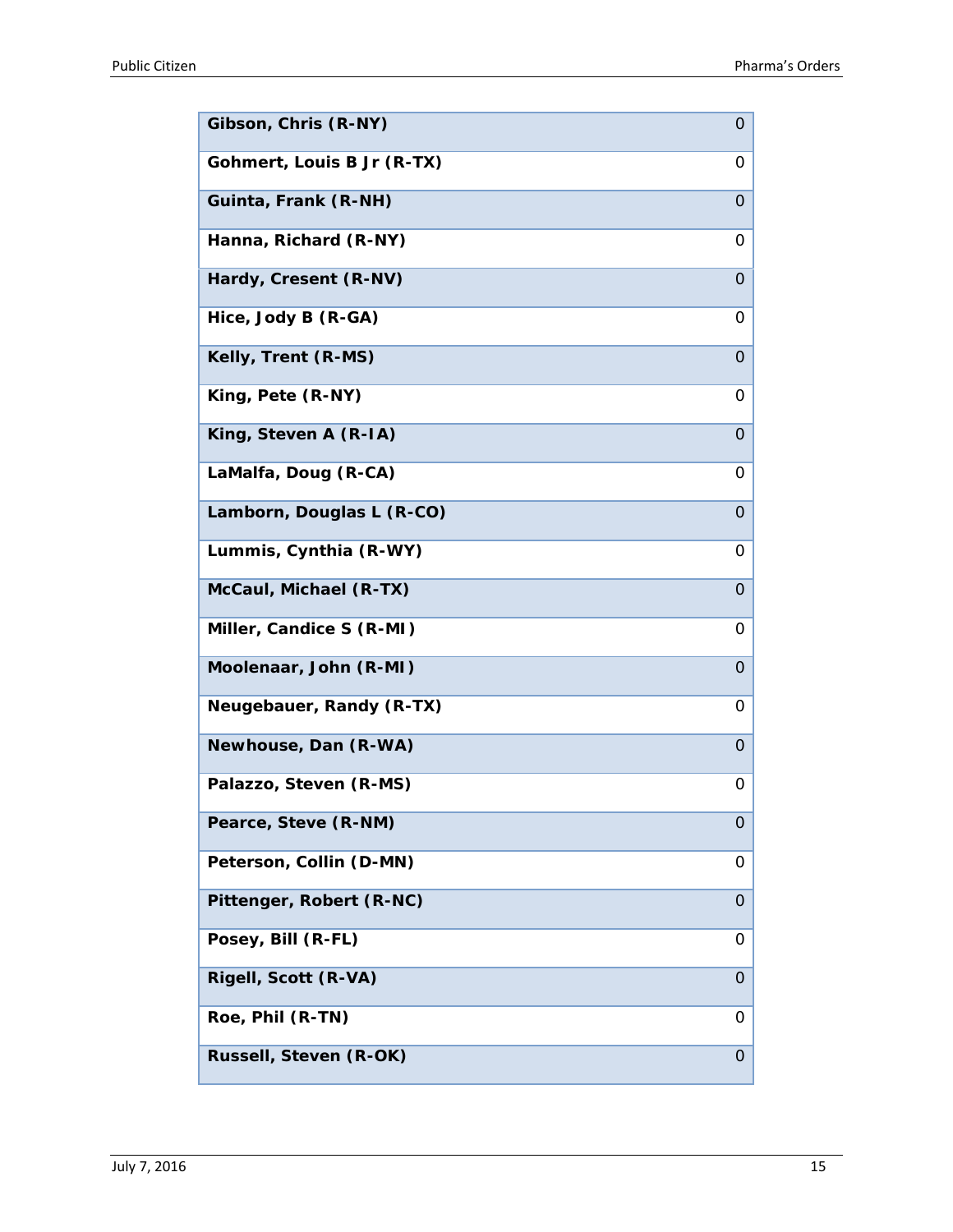| Tipton, Scott (R-CO)        |  |
|-----------------------------|--|
| Webster, Daniel (R-FL)      |  |
| Westerman, Bruce (R-AR)     |  |
| Westmoreland, Lynn A (R-GA) |  |
| Young, Don (R-AK)           |  |
|                             |  |

| <b>U.S. Representatives Who Signed</b><br>the Democratic Letter | 2016 Pharmaceutical /<br><b>Health Products</b><br><b>Industry Contributions</b> |
|-----------------------------------------------------------------|----------------------------------------------------------------------------------|
| Eshoo, Anna (D-CA)                                              | \$128,690                                                                        |
| Kind, Ron (D-WI)                                                | \$121,635                                                                        |
| Peters, Scott (D-CA)                                            | \$115,700                                                                        |
| Kennedy, Joe III (D-MA)                                         | \$114,031                                                                        |
| Cardenas, Tony (D-CA)                                           | \$72,000                                                                         |
| Israel, Steve (D-NY)                                            | \$70,250                                                                         |
| Sanchez, Linda (D-CA)                                           | \$60,750                                                                         |
| Clark, Katherine (D-MA)                                         | \$55,750                                                                         |
| Swalwell, Eric (D-CA)                                           | \$52,000                                                                         |
| Crowley, Joseph (D-NY)                                          | \$50,500                                                                         |
| Bera, Ami (D-CA)                                                | \$47,500                                                                         |
| Speier, Jackie (D-CA)                                           | \$44,800                                                                         |
| Neal, Richard E (D-MA)                                          | \$41,000                                                                         |
| Moulton, Seth (D-MA)                                            | \$35,000                                                                         |
| Larson, John B (D-CT)                                           | \$33,500                                                                         |
| Duckworth, Tammy (D-IL)                                         | \$31,950                                                                         |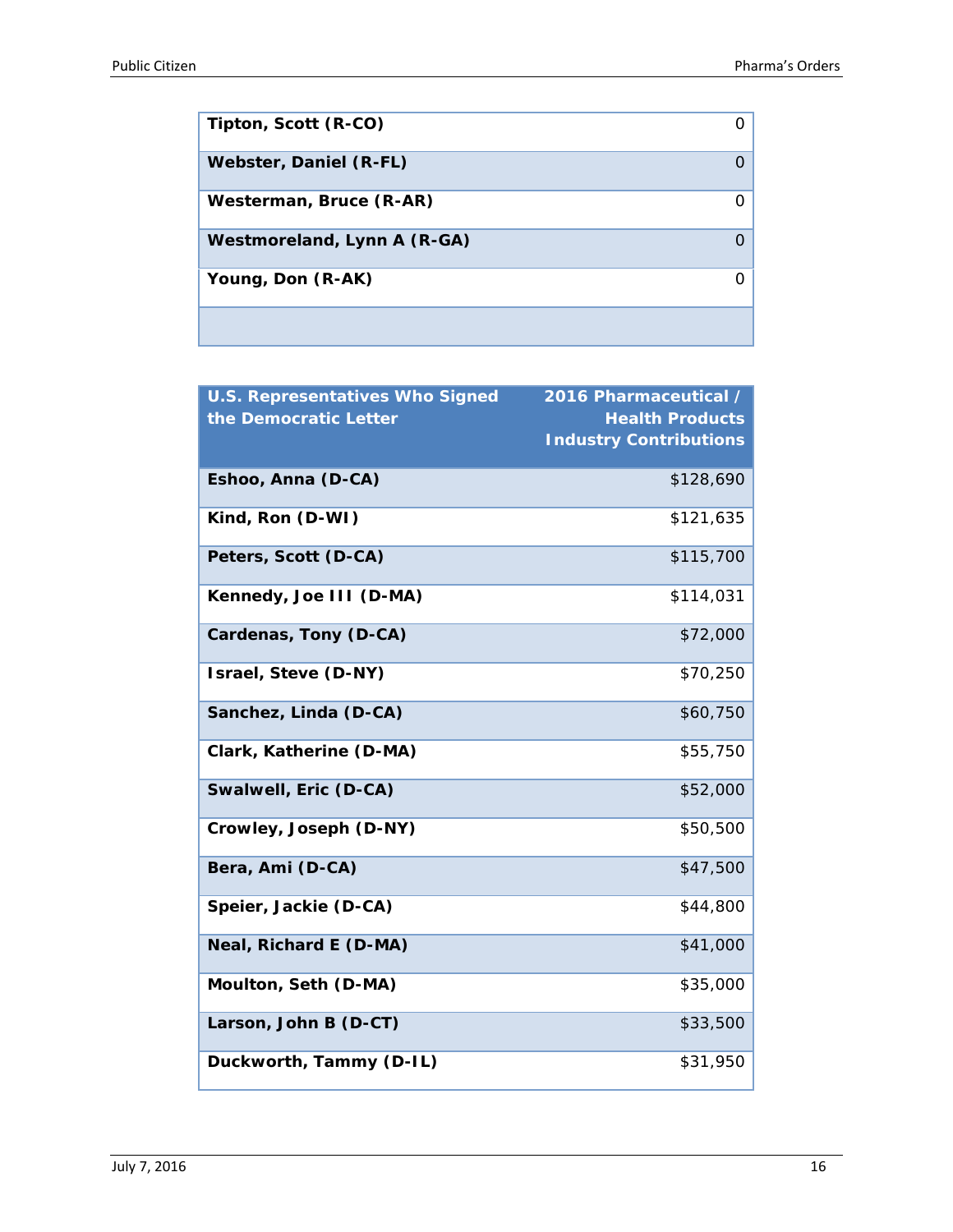| Sanchez, Loretta (D-CA)       | \$30,400 |
|-------------------------------|----------|
| Carson, Andre (D-IN)          | \$29,001 |
| Honda, Mike (D-CA)            | \$28,100 |
| Thompson, Mike (D-CA)         | \$28,000 |
| Maloney, Sean Patrick (D-NY)  | \$27,950 |
| Tsongas, Niki (D-MA)          | \$26,900 |
| Ruiz, Raul (D-CA)             | \$26,712 |
| Kuster, Ann Mclane (D-NH)     | \$25,353 |
| Davis, Danny K (D-IL)         | \$25,326 |
| Beatty, Joyce (D-OH)          | \$23,000 |
| Himes, Jim (D-CT)             | \$22,500 |
| Engel, Eliot L (D-NY)         | \$22,400 |
| Aguilar, Pete (D-CA)          | \$21,900 |
| Boyle, Brendan (D-PA)         | \$21,750 |
| Esty, Elizabeth (D-CT)        | \$21,300 |
| Keating, Bill (D-MA)          | \$19,250 |
| <b>Connolly, Gerry (D-VA)</b> | \$18,000 |
| Bustos, Cheri (D-IL)          | \$16,750 |
| DelBene, Suzan (D-WA)         | \$16,750 |
| Capuano, Michael E (D-MA)     | \$15,500 |
| Graham, Gwen (D-FL)           | \$15,250 |
| McGovern, James P (D-MA)      | \$14,500 |
| Rice, Kathleen (D-NY)         | \$11,100 |
| Lynch, Stephen F (D-MA)       | \$10,000 |
| Moore, Gwen (D-WI)            | \$10,000 |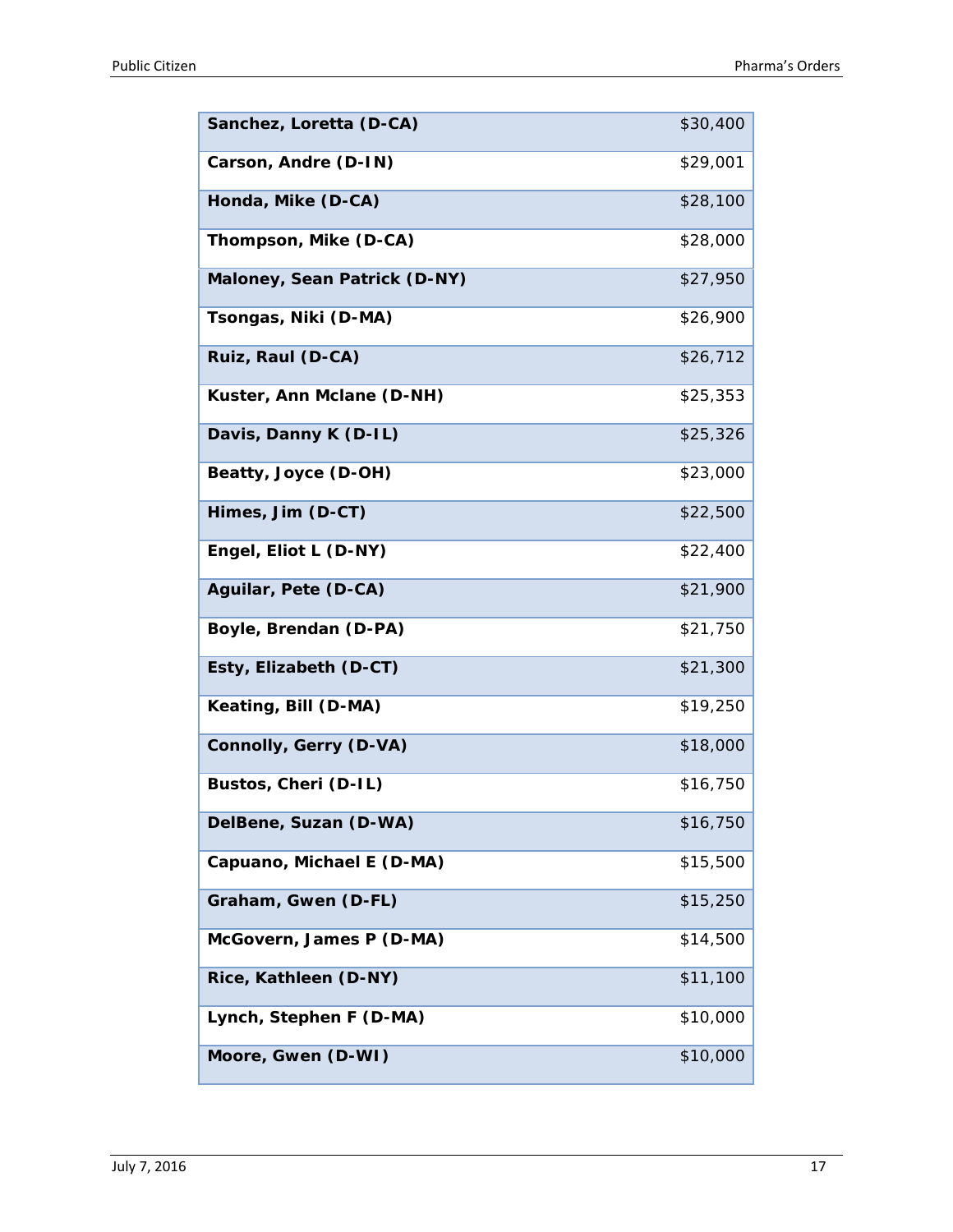| Brownley, Julia (D-CA)        | \$9,250 |
|-------------------------------|---------|
| Takai, Mark (D-HI)            | \$9,000 |
| Blumenauer, Earl (D-OR)       | \$8,500 |
| Torres, Norma (D-CA)          | \$8,000 |
| Vargas, Juan (D-CA)           | \$8,000 |
| Gallego, Ruben (D-AZ)         | \$7,500 |
| Lofgren, Zoe (D-CA)           | \$7,000 |
| Clarke, Yvette D (D-NY)       | \$6,500 |
| Heck, Dennis (D-WA)           | \$6,400 |
| Frankel, Lois J (D-FL)        | \$5,500 |
| Sires, Albio (D-NJ)           | \$5,000 |
| Payne, Donald M Jr (D-NJ)     | \$4,500 |
| Pierluisi, Pedro (D-PR)       | \$4,500 |
| Davis, Susan A (D-CA)         | \$3,000 |
| Lewis, John (D-GA)            | \$2,750 |
| Deutch, Ted (D-FL)            | \$2,360 |
| Kirkpatrick, Ann (D-AZ)       | \$1,250 |
| Polis, Jared (D-CO)           | \$1,178 |
| Farr, Sam (D-CA)              | \$1,000 |
| Lipinski, Daniel (D-IL)       | \$1,000 |
| Nolan, Rick (D-MN)            | \$750   |
| Johnson, Eddie Bernice (D-TX) | O       |
| Pingree, Chellie (D-ME)       | 0       |
| Scott, David (D-GA)           | 0       |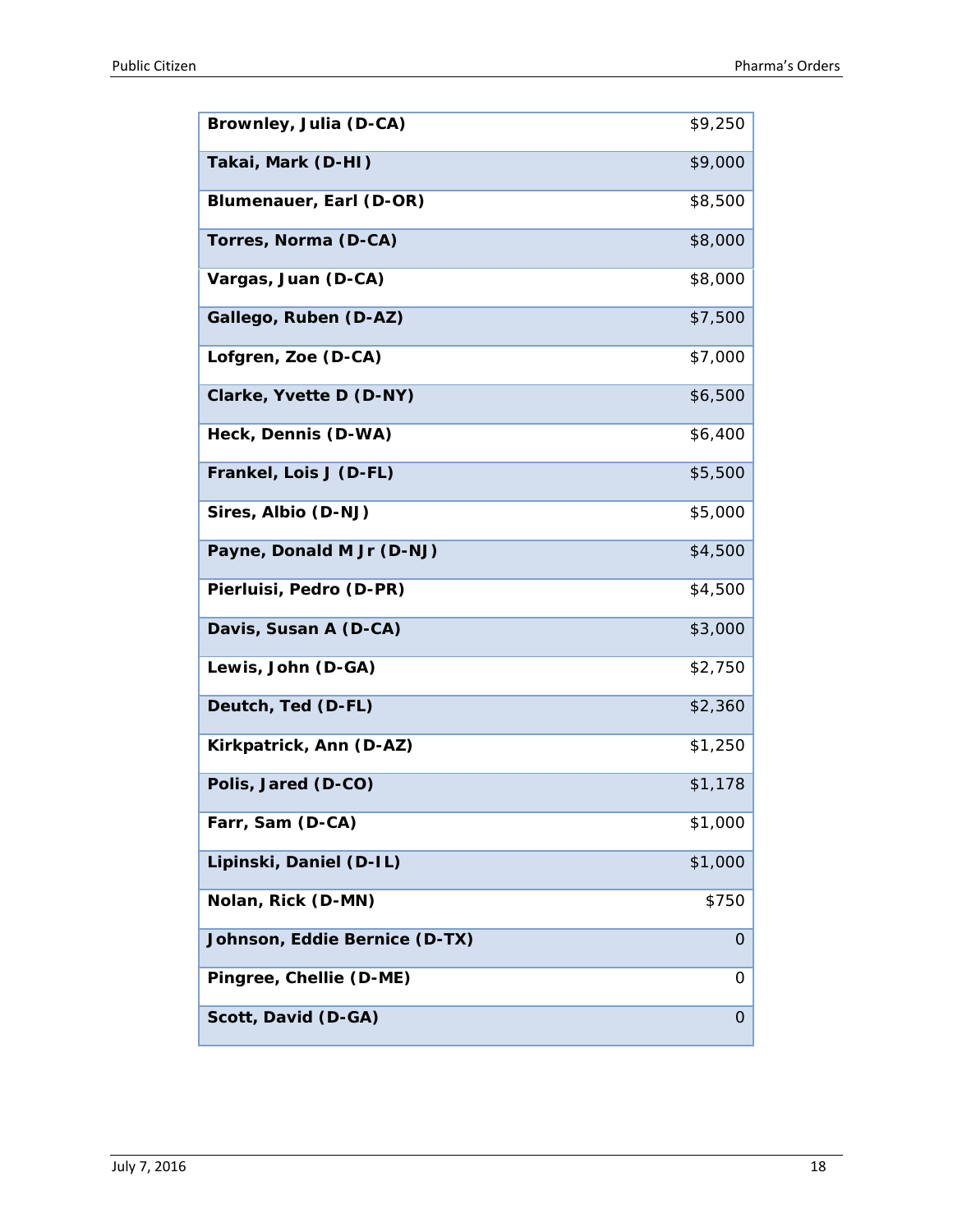| <b>U.S. Representatives Who Did Not</b>                                                | 2016 Pharmaceutical /                                   |
|----------------------------------------------------------------------------------------|---------------------------------------------------------|
| <b>Sign Either Letter</b>                                                              | <b>Health Products</b><br><b>Industry Contributions</b> |
| McCarthy, Kevin (R-CA)<br>(congressional leadership member,<br>excluded from analysis) | \$293,150                                               |
| Ryan, Paul (R-WI) (congressional<br>leadership member, excluded from<br>analysis)      | \$290,339                                               |
| Pallone, Frank Jr (D-NJ)                                                               | \$161,613                                               |
| Green, Gene (D-TX)                                                                     | \$112,375                                               |
| Boehner, John (R-OH) (congressional<br>leadership member, excluded from<br>analysis)   | \$95,820                                                |
| DeGette, Diana (D-CO)                                                                  | \$89,085                                                |
| Butterfield, G K (D-NC)                                                                | \$75,500                                                |
| Hoyer, Steny H (D-MD)                                                                  | \$65,750                                                |
| Schrader, Kurt (D-OR)                                                                  | \$64,928                                                |
| Murphy, Patrick (D-FL)                                                                 | \$61,800                                                |
| Lujan, Ben R (D-NM)                                                                    | \$61,500                                                |
| Clyburn, James E (D-SC)                                                                | \$55,462                                                |
| Matsui, Doris O (D-CA)                                                                 | \$35,000                                                |
| Becerra, Xavier (D-CA)                                                                 | \$34,000                                                |
| Pelosi, Nancy (D-CA) (congressional<br>leadership member, excluded from<br>analysis)   | \$33,700                                                |
| Pascrell, Bill Jr (D-NJ)                                                               | \$33,400                                                |
| Van Hollen, Chris (D-MD)                                                               | \$33,200                                                |
| Coleman, Bonnie (D-NJ)                                                                 | \$27,575                                                |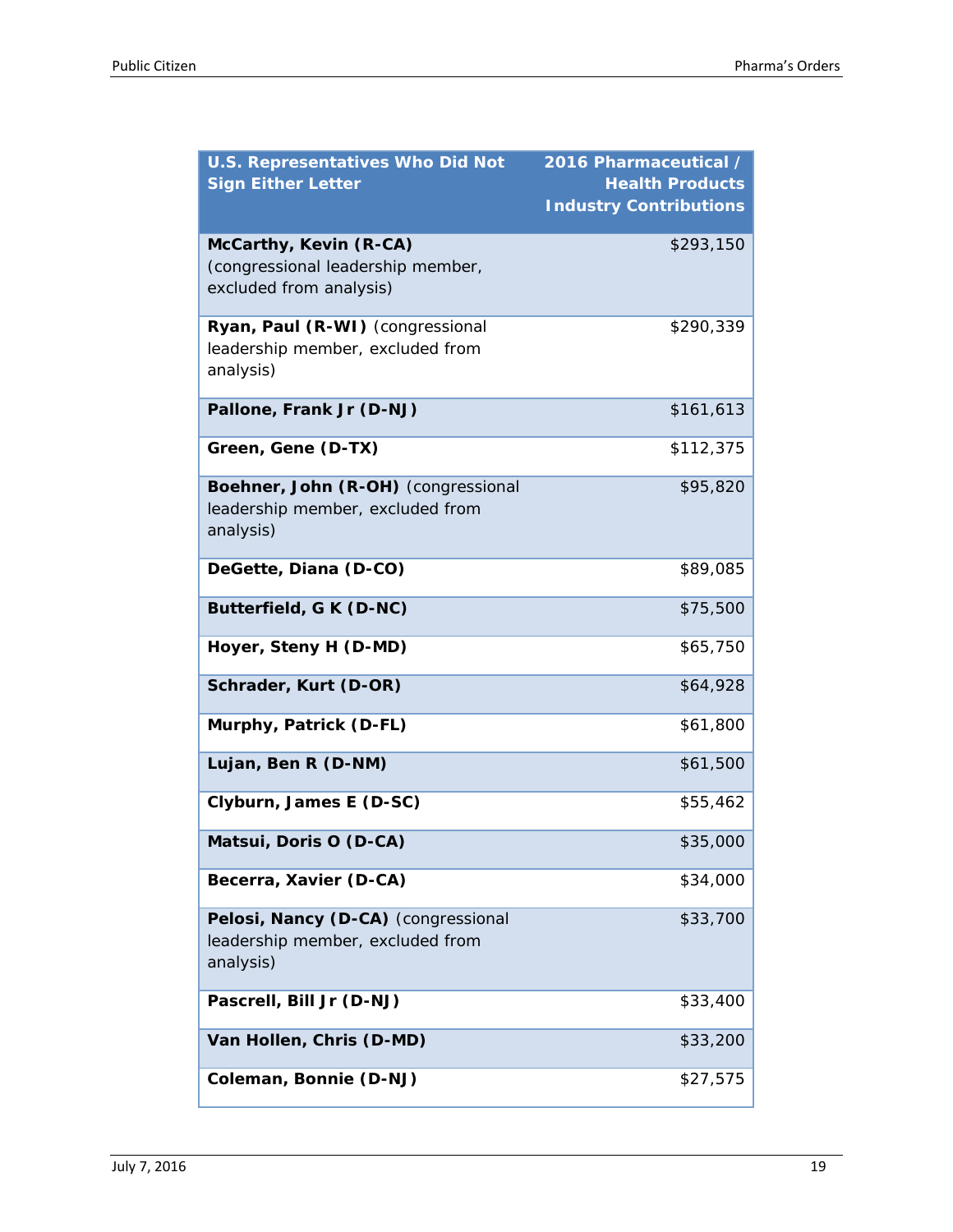| Welch, Peter (D-VT)            | \$25,503 |
|--------------------------------|----------|
| Kelly, Robin (D-IL)            | \$25,000 |
| Norcross, Don (D-NJ)           | \$25,000 |
| Loebsack, David (D-IA)         | \$24,500 |
| Lee, Barbara (D-CA)            | \$22,650 |
| Lowey, Nita M (D-NY)           | \$21,200 |
| Lieu, Ted (D-CA)               | \$20,550 |
| Kilmer, Derek (D-WA)           | \$18,750 |
| Veasey, Marc (D-TX)            | \$18,500 |
| Foster, Bill (D-IL)            | \$17,850 |
| Dingell, Debbie (D-MI)         | \$17,500 |
| Richmond, Cedric (D-LA)        | \$17,500 |
| Carney, John (D-DE)            | \$16,500 |
| Tonko, Paul (D-NY)             | \$16,500 |
| Grisham, Michelle Lujan (D-NM) | \$16,000 |
| Ellison, Keith (D-MN)          | \$15,300 |
| Beyer, Don (D-VA)              | \$15,200 |
| Cleaver, Emanuel (D-MO)        | \$14,000 |
| Edwards, Donna (D-MD)          | \$13,350 |
| Stutzman, Marlin (R-IN)        | \$13,200 |
| Castro, Joaquin (D-TX)         | \$12,750 |
| Courtney, Joe (D-CT)           | \$12,550 |
| Clay, William L Jr (D-MO)      | \$12,500 |
| Delaney, John K (D-MD)         | \$10,500 |
| Levin, Sander (D-MI)           | \$10,500 |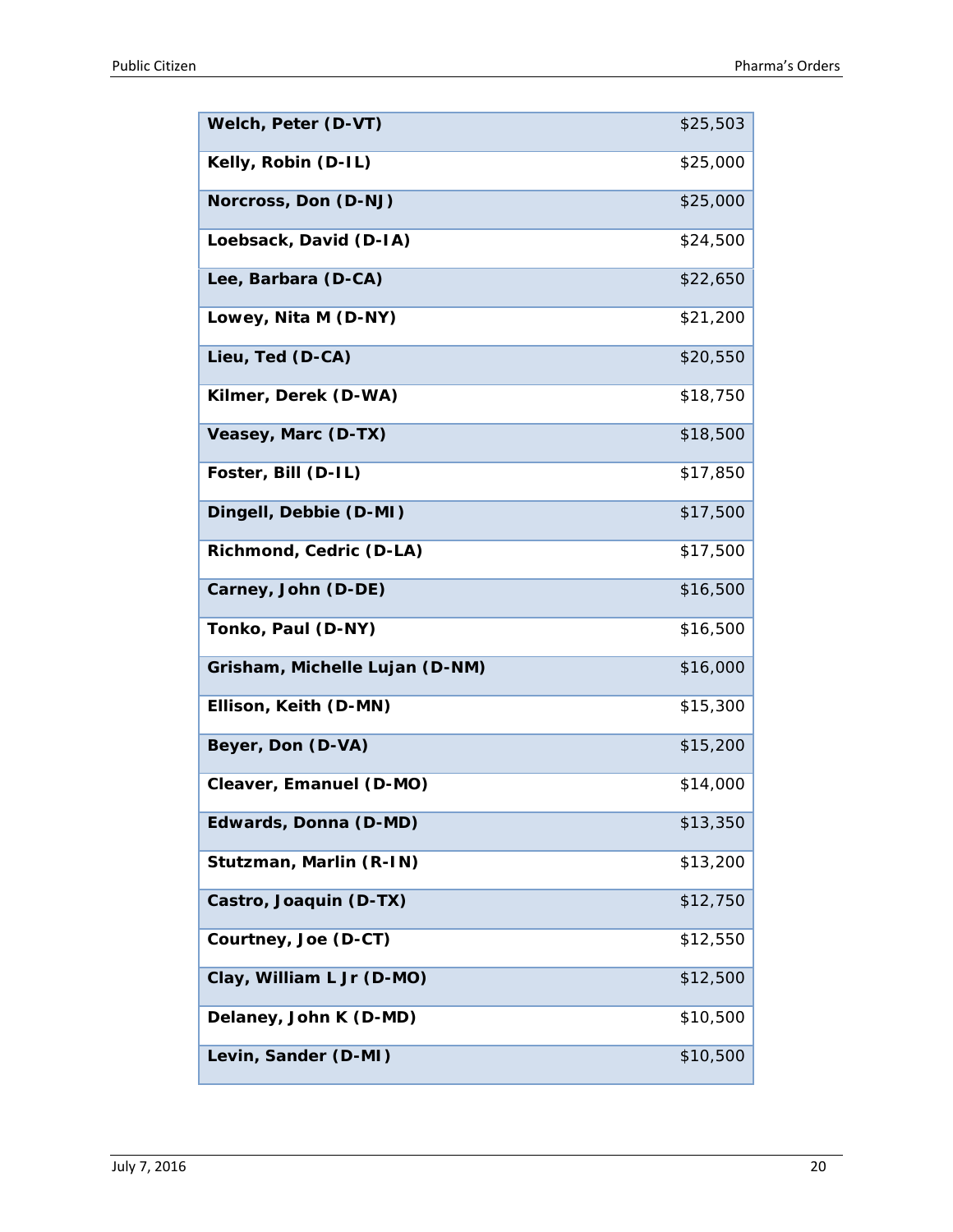| Price, David (D-NC)              | \$10,000 |
|----------------------------------|----------|
| Sewell, Terri A (D-AL)           | \$10,000 |
| Schultz, Debbie Wasserman (D-FL) | \$9,500  |
| DeLauro, Rosa L (D-CT)           | \$9,400  |
| Rohrabacher, Dana (R-CA)         | \$9,350  |
| Chu, Judy (D-CA)                 | \$9,000  |
| Meeks, Gregory W (D-NY)          | \$8,600  |
| Fudge, Marcia L (D-OH)           | \$8,000  |
| Cartwright, Matt (D-PA)          | \$7,500  |
| Smith, Adam (D-WA)               | \$7,250  |
| Amash, Justin (R-MI)             | \$6,950  |
| Pocan, Mark (D-WI)               | \$6,766  |
| Larsen, Rick (D-WA)              | \$6,500  |
| McDermott, Jim (D-WA)            | \$6,500  |
| Doggett, Lloyd (D-TX)            | \$5,650  |
| Adams, Alma (D-NC)               | \$5,500  |
| Thompson, Bennie G (D-MS)        | \$5,500  |
| Vela, Filemon (D-TX)             | \$5,500  |
| Conyers, John Jr (D-MI)          | \$5,000  |
| Costa, Jim (D-CA)                | \$5,000  |
| Langevin, Jim (D-RI)             | \$5,000  |
| Roybal-Allard, Lucille (D-CA)    | \$5,000  |
| Walz, Timothy J (D-MN)           | \$4,750  |
| Sherman, Brad (D-CA)             | \$4,400  |
| Perlmutter, Edwin G (D-CO)       | \$4,050  |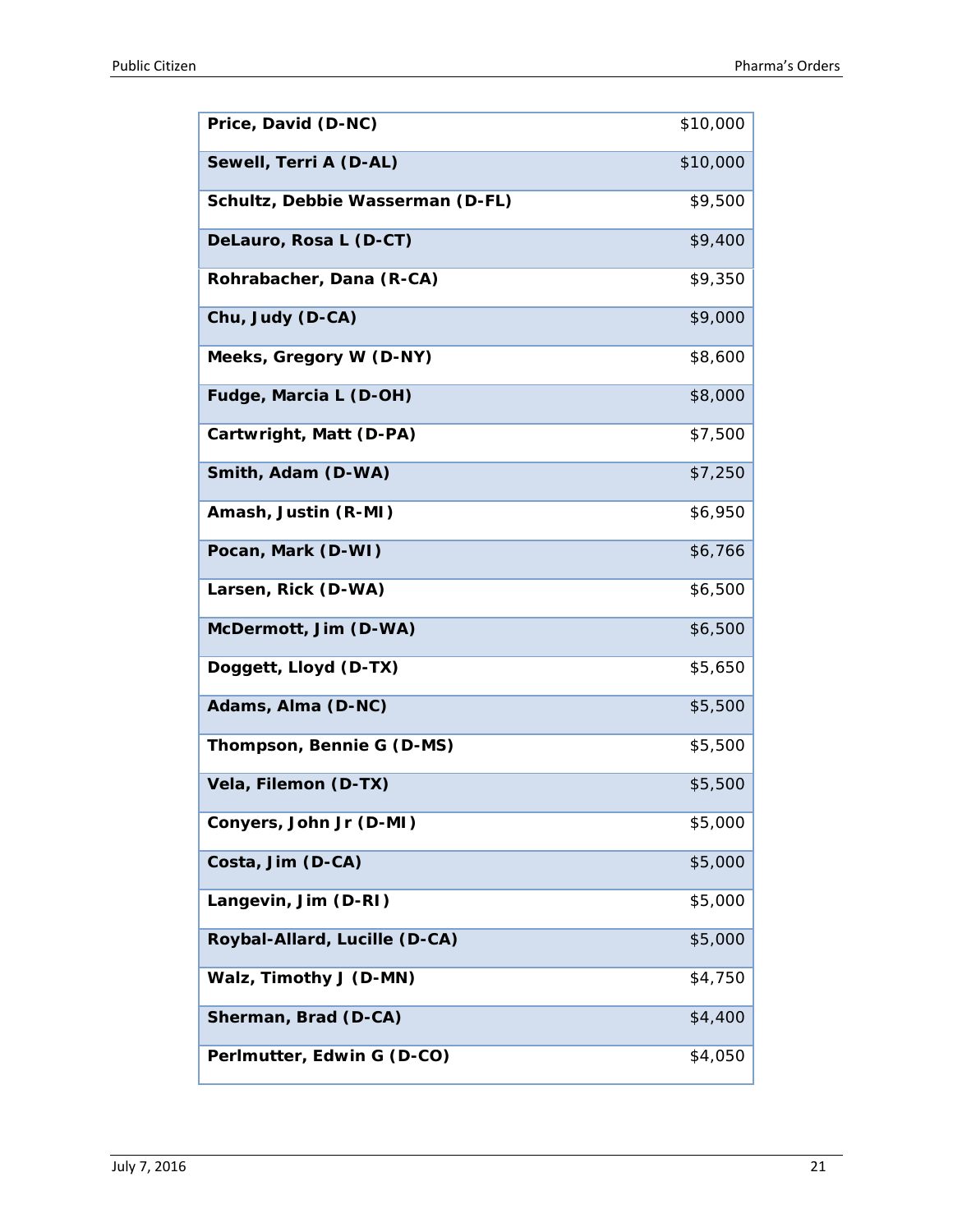| Gabbard, Tulsi (D-HI)      | \$3,500 |
|----------------------------|---------|
| Johnson, Hank (D-GA)       | \$3,500 |
| McNerney, Jerry (D-CA)     | \$3,500 |
| Meng, Grace (D-NY)         | \$3,500 |
| Yarmuth, John A (D-KY)     | \$3,500 |
| Garamendi, John (D-CA)     | \$3,250 |
| Jeffries, Hakeem (D-NY)    | \$3,250 |
| Bonamici, Suzanne (D-OR)   | \$3,000 |
| Quigley, Mike (D-IL)       | \$3,000 |
| Nadler, Jerrold (D-NY)     | \$2,700 |
| Cicilline, David (D-RI)    | \$2,500 |
| Cohen, Steve (D-TN)        | \$2,500 |
| Doyle, Mike (D-PA)         | \$2,500 |
| McCollum, Betty (D-MN)     | \$2,250 |
| Hastings, Alcee L (D-FL)   | \$2,000 |
| Lowenthal, Alan (D-CA)     | \$2,000 |
| Cummings, Elijah E (D-MD)  | \$1,500 |
| Jackson Lee, Sheila (D-TX) | \$1,500 |
| Kaptur, Marcy (D-OH)       | \$1,500 |
| Ryan, Tim (D-OH)           | \$1,500 |
| Castor, Kathy (D-FL)       | \$1,250 |
| Bass, Karen (D-CA)         | \$1,000 |
| Capps, Lois (D-CA)         | \$1,000 |
| Grayson, Alan (D-FL)       | \$1,000 |
| Green, AI (D-TX)           | \$1,000 |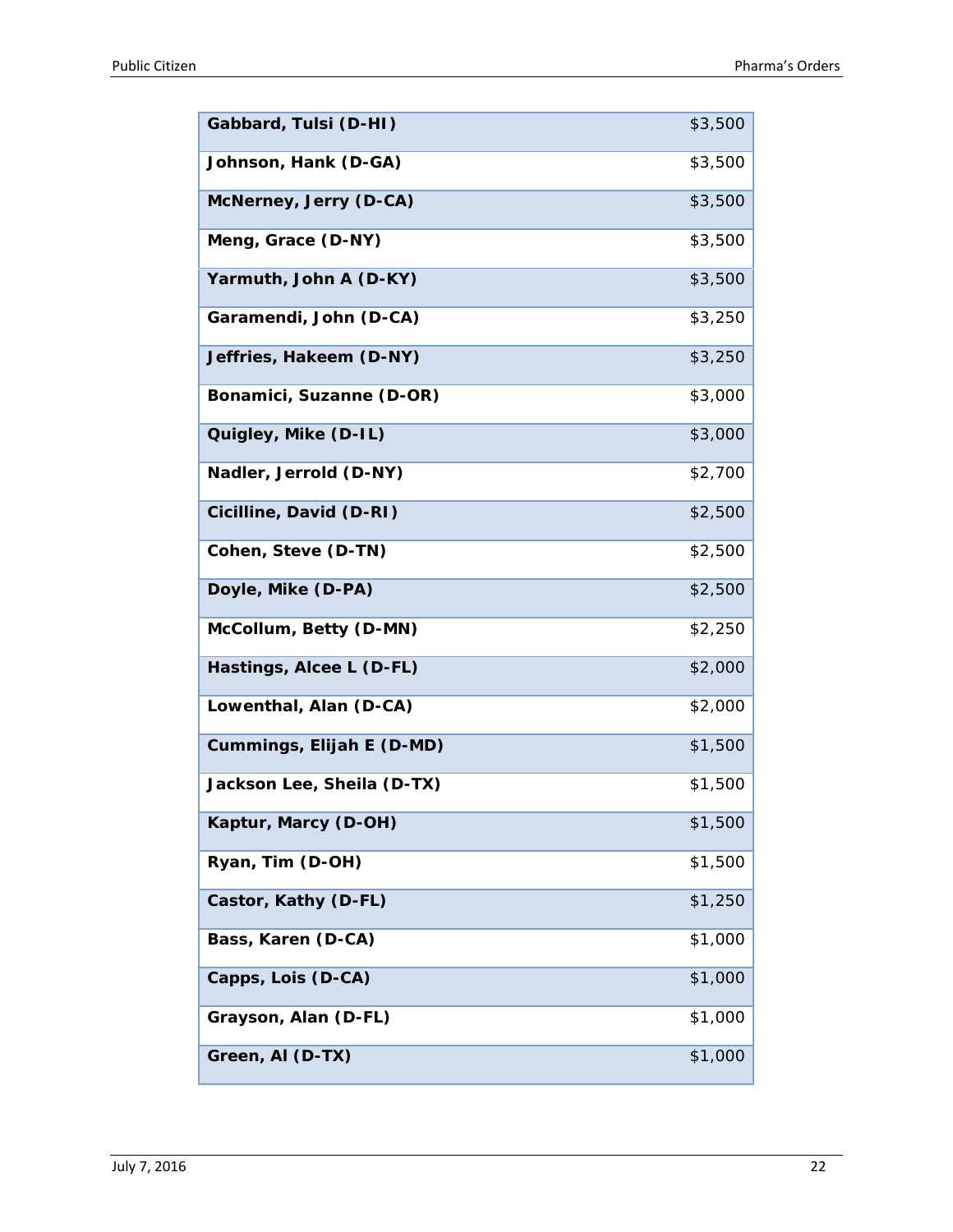| Higgins, Brian M (D-NY)   | \$1,000  |
|---------------------------|----------|
| Huffman, Jared (D-CA)     | \$1,000  |
| Kildee, Dan (D-MI)        | \$1,000  |
| Napolitano, Grace (D-CA)  | \$1,000  |
| Rush, Bobby L (D-IL)      | \$1,000  |
| Sanford, Mark (R-SC)      | \$1,000  |
| Scott, Bobby (D-VA)       | \$1,000  |
| Takano, Mark (D-CA)       | \$1,000  |
| Velazquez, Nydia M (D-NY) | \$1,000  |
| Visclosky, Pete (D-IN)    | \$1,000  |
| Woodall, Rob (R-GA)       | \$1,000  |
| Desaulnier, Mark (D-CA)   | \$500    |
| Fattah, Chaka (D-PA)      | \$500    |
| Gutierrez, Luis V (D-IL)  | \$500    |
| Maloney, Carolyn B (D-NY) | \$250    |
| Huelskamp, Tim (R-KS)     | \$200    |
| Bishop, Sanford (D-GA)    | 0        |
| Brady, Robert A (D-PA)    | 0        |
| Brown, Corrine (D-FL)     | 0        |
| Cooper, Jim (R-TN)        | $\Omega$ |
| Cuellar, Henry (D-TX)     | 0        |
| DeFazio, Peter (D-OR)     | O        |
| Grijalva, Raul M (D-AZ)   | 0        |
| Hahn, Janice (D-CA)       | 0        |
| Hinojosa, Ruben (D-TX)    | 0        |